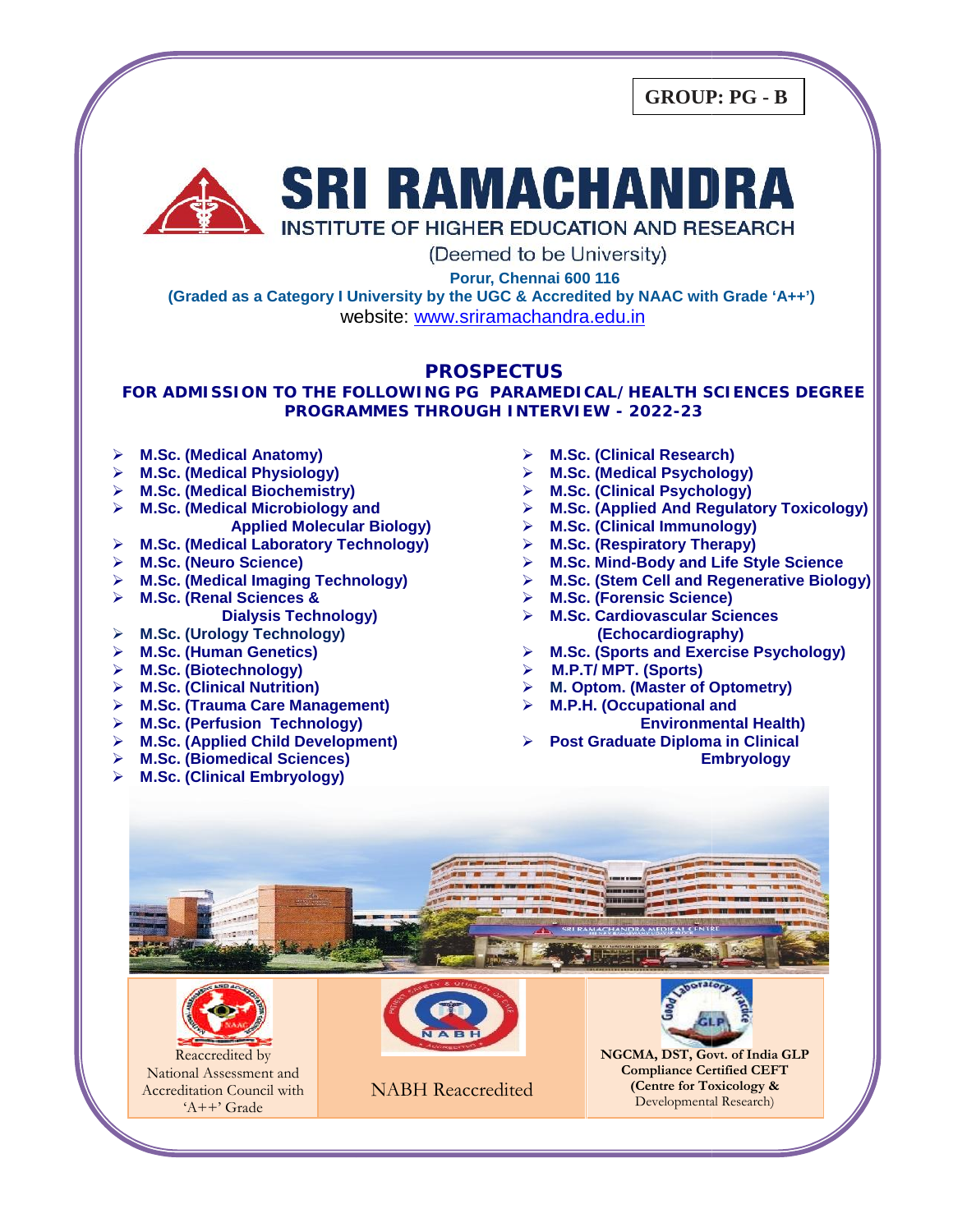

# **(Late) Shri N.P.V. RAMASAMY UDAYAR FOUNDER - CHANCELLOR**

### **The Vision**

To offer diverse educational Programs that facilitate the development of competent professionals and valuable citizens, who demonstrate excellence in the respective disciplines, while being locally and globally responsive in areas of education, healthcare delivery and research.

# **The Mission**

Sri Ramachandra Institute of Higher Education and Research will actively promote and preserve the higher values and ethics in education, health care and research and will pursue excellence in all these areas while consciously meeting the expectations of the people it serves without prejudice and in all fairness stay socially meaningful in its propagation of the various arts and sciences to enrich humanity at large. **Shri N.P.V. RAMASAMY UDAYAR**<br> **FOUNDER** - **CHANCELLOR**<br> **The Vision**<br> **EXECUTE THE VISION**<br> **The Vision**<br> **EXECUTE THE VISION**<br> **The Mission**<br> **ITELNISION**<br> **ITELNISION**<br> **ITELNISION**<br> **ITELNISION**<br> **ITELNISION**<br> **ITELNIS** professionals and valuable citizens, who demonstrate excellence in the<br>respective disciplines, while being locally and globally responsive in areas of education,<br>healthcare delivery and research .<br>**The Mission**<br>Sri Ramacha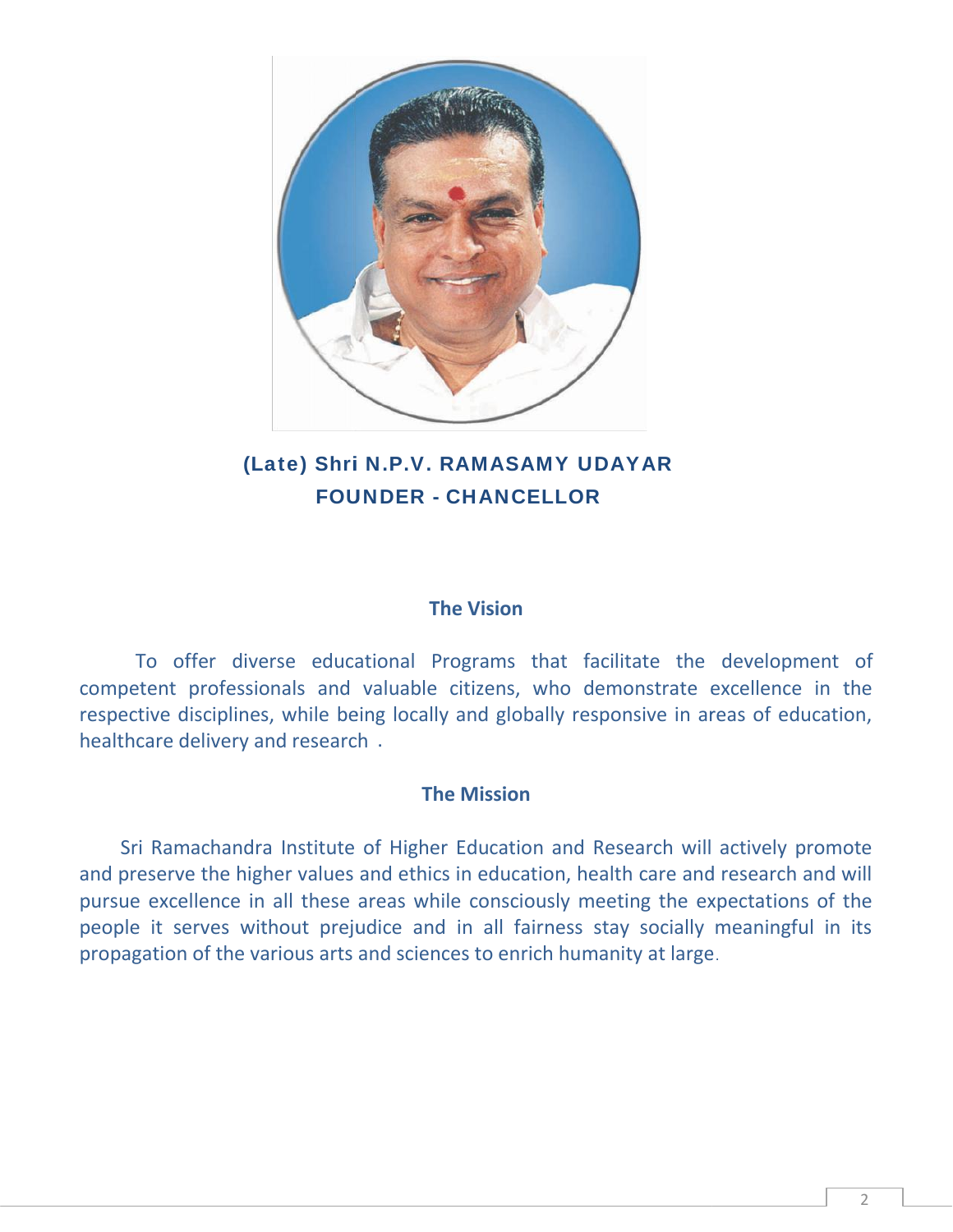# Important points and Dates

| $\mathbf{1}$   | Mode of application                          | Online only. Visit website            |
|----------------|----------------------------------------------|---------------------------------------|
|                |                                              | www.sriramachandra.edu.in             |
| 2              | application<br>for<br>&<br>mode<br>Оf<br>Fee | Rs.1,000/-<br>(Rupees<br>One          |
|                | payment                                      | thousand<br>only) To be<br>paid       |
|                |                                              | online while submitting online        |
|                |                                              | application                           |
| 3              | on which online<br>application<br>Date       | 30.04.2022(Saturday)                  |
|                | available<br>Deemed<br>University<br>in      |                                       |
|                | website                                      |                                       |
| $\overline{4}$ | Last date for filing online application      | 06.08.2022(Saturday)                  |
|                |                                              | 5.30 p.m (Server Time)                |
| 5              | Date of Interview                            | 17.08.2022 (Wednesday) &              |
|                |                                              | 18.08.2022 (Thursday)<br>at           |
|                |                                              | 10.00 a.m                             |
|                |                                              |                                       |
| 6              | Centre for Interview                         | Sri<br>Ramachandra<br>Institute<br>of |
|                |                                              | Higher Education and Research,        |
|                |                                              | Porur, Chennai 600 116.               |

Candidates are advised to visit www.sriramachandrda.edu.in regularly and also check their emails for updates.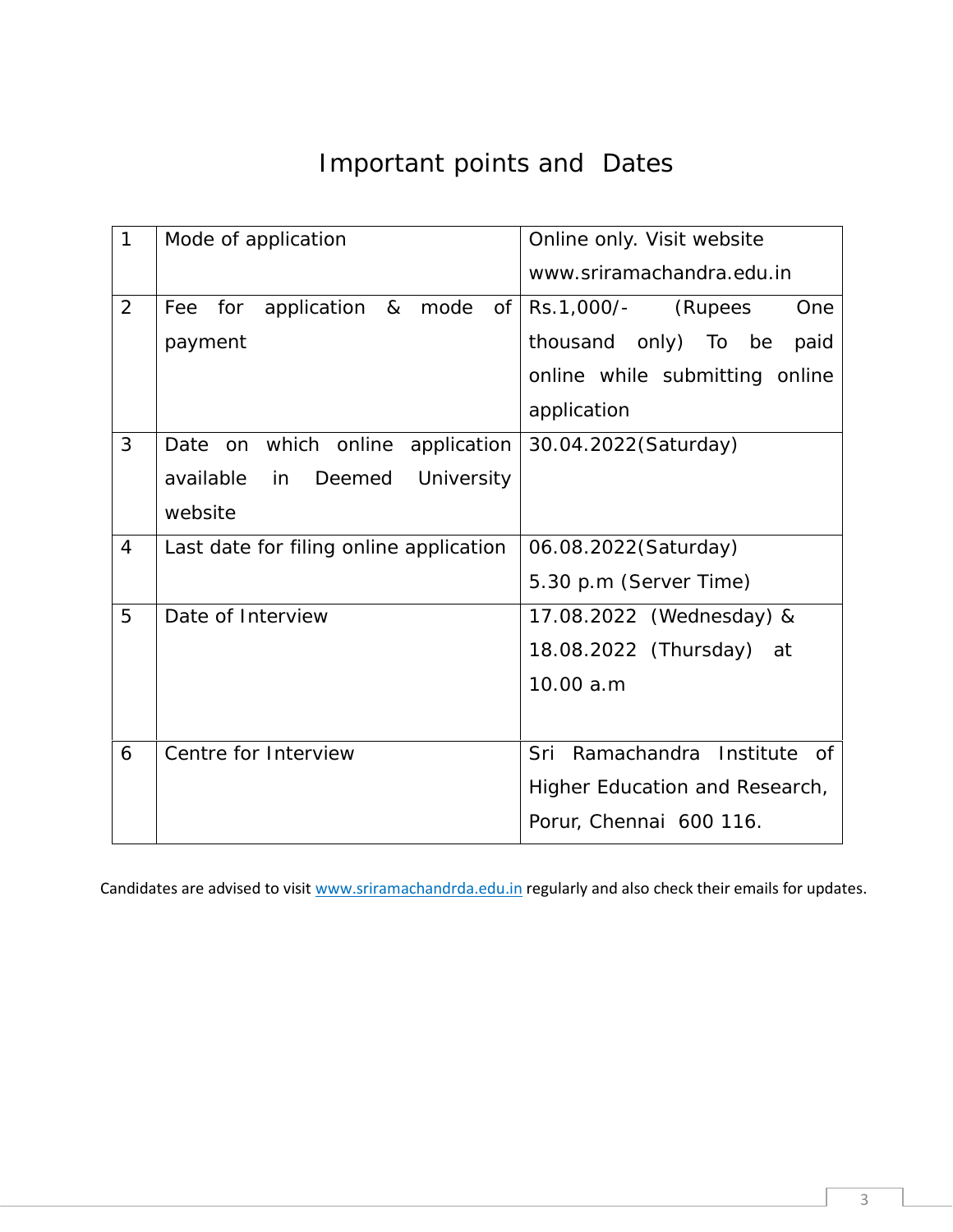# **PROGRAMME AND FEES STRUCTURE DETAILS**

|               | PROGRAMME                                                     | Duration                             | Intake         | Fee per academic<br>year Rs. | Date & Time of<br>Interview |
|---------------|---------------------------------------------------------------|--------------------------------------|----------------|------------------------------|-----------------------------|
| M.P.T         | i) Orthopaedics &<br>Traumatology                             |                                      | 12             |                              |                             |
|               | ii) Neuro Sciences                                            |                                      | 12             | $1,25,000/-$                 |                             |
|               | iii) Cardio- Pulmonary<br>Sciences                            | 2 Years                              | 6              |                              |                             |
|               | iv) Women's Health                                            | (Under CBCS)                         | 4              |                              |                             |
|               | M.Sc. (Medical Anatomy)                                       |                                      | 3              |                              |                             |
|               |                                                               |                                      |                |                              |                             |
|               | M.Sc. (Medical Physiology)<br>M.Sc. (Medical Biochemistry)    | 3 years<br>(Non-Semester             | 3<br>3         | $1,25,000/-$                 |                             |
|               |                                                               | pattern)                             |                |                              |                             |
|               | M.Sc. (Medical Microbiology and<br>Applied Molecular Biology) |                                      | 3              |                              |                             |
|               | M.Sc. (Medical Laboratory<br>Technology)                      |                                      | 9              | 75,000/-                     |                             |
|               | M.Sc. (Neuroscience)                                          |                                      | 3              | $1,25,000/-$                 |                             |
|               | M.Sc. (Medical Imaging Technology)                            |                                      | 3              | $1,25,000/-$                 |                             |
|               | M.Sc. (Renal Sciences & Dialysis                              |                                      | 3              | $1,50,000/-$                 | 17.08.2022                  |
|               | Technology)                                                   |                                      |                |                              | (Wednesday)<br>&            |
|               | M.Sc. (Urology Technology)                                    |                                      | 5              | $1,25,000/-$                 | 18.08.2022                  |
|               | M.Sc. (Human Genetics)                                        |                                      | 25             | $1,25,000/-$                 | (Thursday)                  |
|               | M.Sc. (Biotechnology)                                         |                                      | 25             | 75,000/-                     | at 10.00 am.                |
|               | M.Sc. (Clinical Nutrition)                                    | 2 years<br>(Under CBCS)              | 40             | $1,00,000/-$                 |                             |
|               | M.Sc. (Trauma Care Management)                                |                                      | 5              | $1,00,000/-$                 |                             |
|               | M.Sc. (Perfusion Technology)                                  |                                      | 3              | 1,50,000/                    |                             |
|               | M.Sc. (Applied Child Development)                             |                                      | 6              | $1,00,000/-$                 |                             |
|               | M.Sc. (Biomedical Sciences)                                   |                                      | 10             | $1,25,000/-$                 |                             |
|               | M.Optom. (Master of Optometry)                                |                                      | 10             | $1,50,000/-$                 |                             |
|               | M.Sc. (Clinical Embryology)                                   | 2 years<br>(Non-Semester<br>pattern) | $\overline{4}$ | $5,00,000/-$                 |                             |
|               | M.P.H. (Occupational and Environmental                        |                                      | $10*$          | $1,25,000/-$                 |                             |
| Health)       | M.Sc. (Clinical Research)                                     |                                      | 15             | $1,50,000/-$                 |                             |
|               | M.Sc. (Medical Psychology)                                    |                                      | 15             | $1,50,000/-$                 |                             |
|               | M.Sc. (Clinical Psychology)                                   |                                      | 25             | $1,50,000/-$                 |                             |
|               | M.Sc. (Applied and Regulatory Toxicology)                     |                                      | 4              | $1,75,000/-$                 |                             |
|               | M.Sc. Clinical Immunology                                     | 2 years<br>(Under CBCS)              | 5              | $1,50,000/-$                 |                             |
|               | M.Sc. (Respiratory Therapy)                                   |                                      | 4              | $1,50,000/-$                 |                             |
|               | M.Sc. Mind-Body and Life Style Science                        |                                      | 10             | $2,00,000/-$                 |                             |
|               | M.Sc. (Stem Cell and Regenerative Biology)                    |                                      | 10             | $2,00,000/-$                 |                             |
| MPT. (Sports) |                                                               | 2 years                              | 15             | $2,50,000/-$                 |                             |
|               | M.Sc. (Sports and Exercise Psychology)                        | 2 years                              | 10             | $2,00,000/-$                 |                             |
|               | M.Sc. Forensic Science                                        | 2 years                              | 15             | $2,00,000/-$                 |                             |
|               | M.SC. Cardiovascular Sciences<br>(Echocardiography)           | 2 Years                              | 6              | $1,50,000/-$                 |                             |
|               | Post Graduate Diploma In Clinical Embryology                  | 1 Year                               | 15             | $5,00,000/-$                 |                             |

\* Out of 10 seats 3 seats will be allotted to candidates sponsored by Industry / Govt.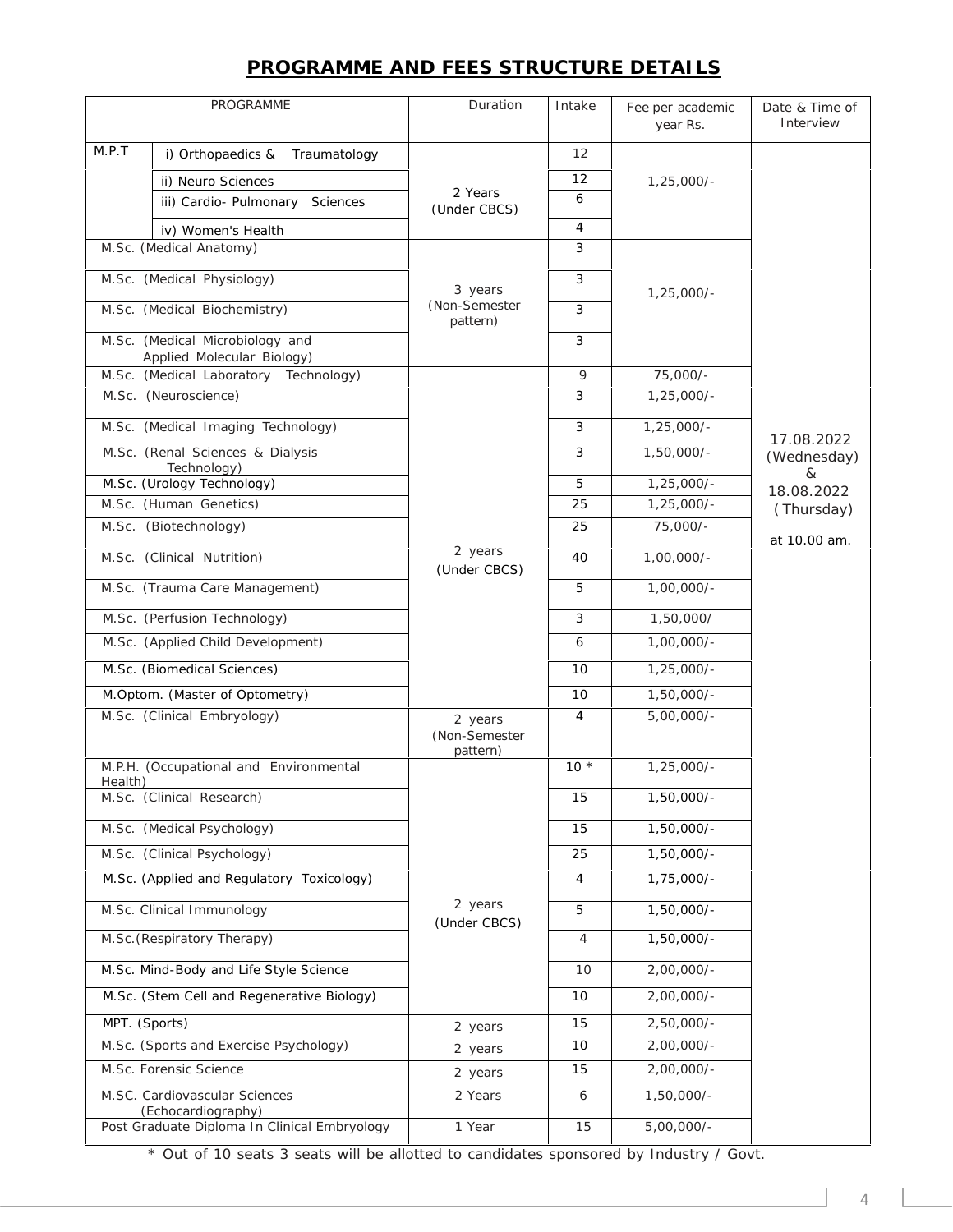# **ELIGIBILITY**

| <b>PROGRAMME</b>                                                                                                          |                                                                                                                                                                                                                                                                                                                                                                                                                                                                                  |
|---------------------------------------------------------------------------------------------------------------------------|----------------------------------------------------------------------------------------------------------------------------------------------------------------------------------------------------------------------------------------------------------------------------------------------------------------------------------------------------------------------------------------------------------------------------------------------------------------------------------|
| M.P.T<br>i) Orthopaedics &<br>Traumatology<br>ii) Neuro Sciences<br>iii) Cardio- Pulmonary Sciences<br>iv) Women's Health | Should possess Bachelor of Physiotherapy Degree (Full-<br>time) awarded by any recognised University and completed<br>6 months of internship                                                                                                                                                                                                                                                                                                                                     |
| M.Sc. (Medical Anatomy)                                                                                                   | MBBS/BDS/B.P.T./B.Sc. Allied<br>should<br>Health<br>possess<br>Sciences/Emergency & Trauma Care Technology/ Zoology/<br>Chemistry/Life<br>Botany/<br>Sciences/Biosciences/Medical<br>Laboratory Technology/ Bachelor of Unani Medical Sciences<br>(BUMS)/Bachelor<br>of<br>Ayurvedic<br>Medical<br>Sciences<br>(BAMS)/Bachelor<br>Οf<br>Homeopathy<br>Medical<br>Sciences<br>(BHMS)/Bachelor of Siddha Medical Sciences (BSMS) Degree<br>awarded by any recognised University.   |
| M.Sc. (Medical Physiology)                                                                                                | Allied<br>Should<br>MBBS/BDS/B.Sc.<br>Health<br>possess<br>Sciences/Emergency<br>and Trauma<br>Care<br>Technology<br>/Zoology/Nutrition/B.P.T. and other Para medical courses<br>/Bachelor of Siddha Medical Sciences (BSMS)/Bachelor of<br>Unani Medical Sciences (BUMS)/Bachelor of Ayurvedic Medical<br>Sciences (BAMS)/Bachelor of Homeopathy Medical Sciences<br>(BHMS) Degree awarded by any recognised University.                                                        |
| M.Sc. (Medical Biochemistry)                                                                                              | should<br>possess MBBS/BDS/B.P.T./B.Sc. Allied Health<br>Sciences/Emergency<br>& Trauma<br>Care<br>Technology /<br>Biochemistry / Chemistry/ Zoology/ Botany/Nutrition/Medical<br>Laboratory Technology/Bachelor of Siddha Medical Sciences<br>(BSMS)/Bachelor of Unani Medical Sciences (BUMS)/Bachelor<br>of Ayurvedic<br>Medical<br><b>Sciences</b><br>(BAMS)/Bachelor<br>Οf<br>Homeopathy Medical Sciences (BHMS) Degree awarded by<br>any recognised University.            |
| M.Sc. (Medical Microbiology and<br>Applied Molecular Biology)                                                             | MBBS/BDS/B.Sc.<br>should<br>Allied<br>Health<br>possess<br>Sciences/Emergency<br>Care<br>Technology<br>&<br>Trauma<br>/Microbiology /Zoology/ Home Science/Medical Laboratory<br>Technology<br>Bachelor<br>of Siddha<br>Medical<br>$\sqrt{2}$<br>Sciences<br>(BSMS)/Bachelor of Unani Medical Sciences (BUMS)/ Bachelor<br>Medical<br>Ayurvedic<br>Sciences<br>(BAMS)/Bachelor<br>Οf<br>0f<br>Homeopathy Medical Sciences (BHMS) Degree awarded by any<br>recognised University. |
| M.Sc. (Medical Laboratory<br>Technology)                                                                                  | B.Sc.<br>Allied<br>Candidates<br>Health<br>should<br>possess<br>Sciences/Medical<br>Laboratory<br>Technology/<br>Biochemistry<br>/Microbiology/Biotechnology/Genetics Degree or<br>any other<br>equivalent qualification awarded by any recognised University.                                                                                                                                                                                                                   |
| M.Sc. (Neuroscience)                                                                                                      | Candidates should possess MBBS/BDS/B.V.Sc./B.Sc.Allied Health<br>Sciences (3 Years and One Year Internship) / B.P.T. / B.Pharm/<br>B.O.T/ BSLHS/BASLP/B.Sc. (Nursing)/ B S Physician Assistant<br>Degree or any other degree in medical sciences awarded by<br>any recognized University                                                                                                                                                                                         |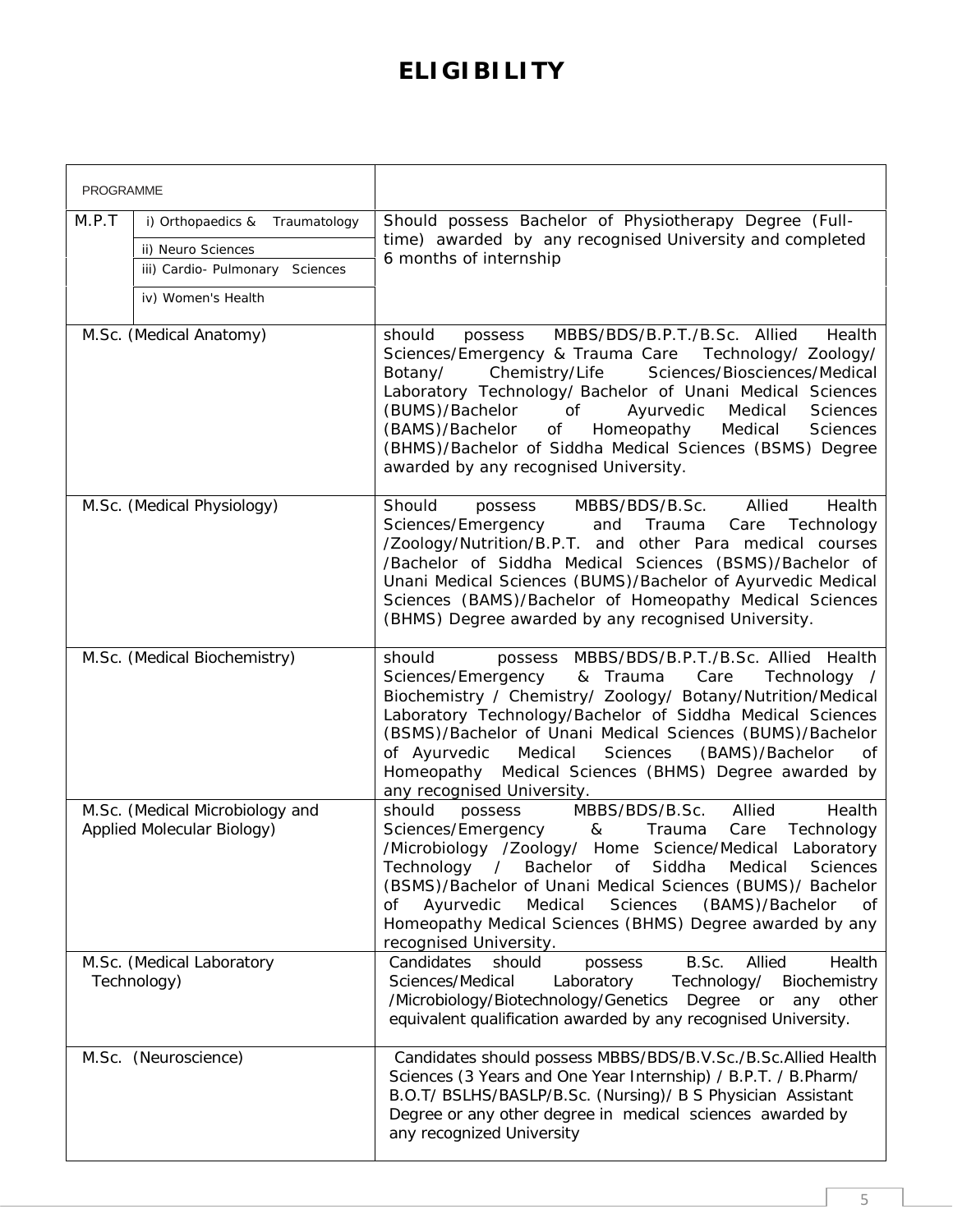| M.Sc. (Medical Imaging Technology)<br>M.Sc. (Renal Sciences & Dialysis<br>Technology) | Candidates should possess B.Sc. Degree in Allied Health Sciences<br>in the speciality of Radiology and Imaging Sciences/B.Sc. Medical<br>Imaging Technology/Radiography (3 Years and One Year<br>Internship)/ Science graduates with Two-year<br>Diploma<br>in<br>Radiography/Science<br>graduates<br>with<br>CRA/PG Diploma in<br>Radiology and Imaging Technology awarded by any recognised<br>University<br>Candidates should possess MBBS/BDS/B.V.Sc./<br>B.Sc. (Allied Health Sciences) (3 Years and One Year<br>Internship) / B.Sc. (Nursing), B.Sc. Trauma Care<br>Management Degree awarded by any recognised<br>University. |
|---------------------------------------------------------------------------------------|--------------------------------------------------------------------------------------------------------------------------------------------------------------------------------------------------------------------------------------------------------------------------------------------------------------------------------------------------------------------------------------------------------------------------------------------------------------------------------------------------------------------------------------------------------------------------------------------------------------------------------------|
| M.Sc. (Urology Technology)                                                            | Candidates should pass B.Sc. Allied Health Sciences (3 Years<br>and One Year Internship) /B.Sc. Nursing awarded<br>by any recognized university                                                                                                                                                                                                                                                                                                                                                                                                                                                                                      |
| M.Sc. (Human Genetics)                                                                | should possess B.Sc. Degree in the branch of Biology/Life<br>Sciences/<br>Agriculture/Biotechnology/Biochemistry<br>/Botany/Genetics/Microbiology/Zoology/Allied<br>Health<br>(Biomedical<br>Sciences/B.<br>Pharm./B.Sc.<br>Sciences)/<br>B.Sc.<br>& Trauma Care Technology) awarded by any<br>(Emergency<br>recognised University. Candidates with M.B.B.S./<br>B.D.S./ B.Tech. (Biotechnology) and B.V.Sc. Degree from a<br>recognised University are also eligible.                                                                                                                                                               |
| M.Sc. (Biotechnology)                                                                 | Candidates should possess:<br>B.Sc. in Life Sciences (Botany, Zoology, Integrated Life<br>(i)<br>Science, Biochemistry, Microbiology, Biotechnology and<br>Nutrition)<br>B.Sc. in Physical Sciences including Mathematics and<br>(ii)<br><b>Computer Science</b><br>Bachelor of Pharmacy, B.Sc. (Allied Health Sciences)/<br>(iii)<br>B.Sc. (Emergency & Trauma Care<br>Technology)<br>M.B.B.S./B.D.S./B.V.Sc.<br>(iv)<br>B.P.T./B.Sc.(Nursing)/B.A.S.L.P./B.S.L.H.S.<br>(v)<br>B.Sc. (Human Genetics)/B.Sc. (Biomedical Sciences)<br>(vi)                                                                                           |
| M.Sc. (Clinical Nutrition)                                                            | Candidates must possess B.Sc. Nutrition and Dietetics/B.Sc.<br>Clinical Nutrition/B.Sc. Nutrition, Food Service Management &<br>Dietetics/PG Diploma in Nutrition & Dietetics/PG Diploma in<br>Clinical Nutrition awarded by any recognised University.                                                                                                                                                                                                                                                                                                                                                                              |
| M.Sc. (Trauma Care Management)<br>M.Sc. (Perfusion Technology)                        | Candidates should possess B.Sc. Emergency and Trauma Care<br>Technology/ B.Sc. Trauma Care Management of this Deemed<br>University or of any other recognised University.<br>Candidates should possess MBBS/ B.Sc.Allied Health Sciences (3<br>Years<br>and<br><b>One</b><br>Year<br>Internship) with<br>Anaesthesia<br>Technology/Cardiac<br>Technology<br>/Respiratory<br>care<br>Technology/Perfusion Technology awarded by any recognized<br>University.                                                                                                                                                                         |
| M.Sc. (Applied Child Development)                                                     | B.A or B.Sc Psychology/B.Sc or M.Sc Home science/ B.Sc Dietetics<br>& Nutrition/B.Ed. in special education/B.Sc. Optometry/ B.Sc.<br>Biotechnology / B.Sc (Allied Health Sciences) / B.Sc (Emergency &<br>Trauma Care Technology)/BPT/BOT/ B.Sc (Nursing) /B.Sc.<br>(Nursing Post Basic)/ BASLP/BSLHS/B.Sc (Human Genetics)/B.Sc<br>(Biomedical Science) Degree of any recognized University.<br>required to possess 55% Pass or B+ grade in undergraduate<br>qualifying examination.                                                                                                                                                |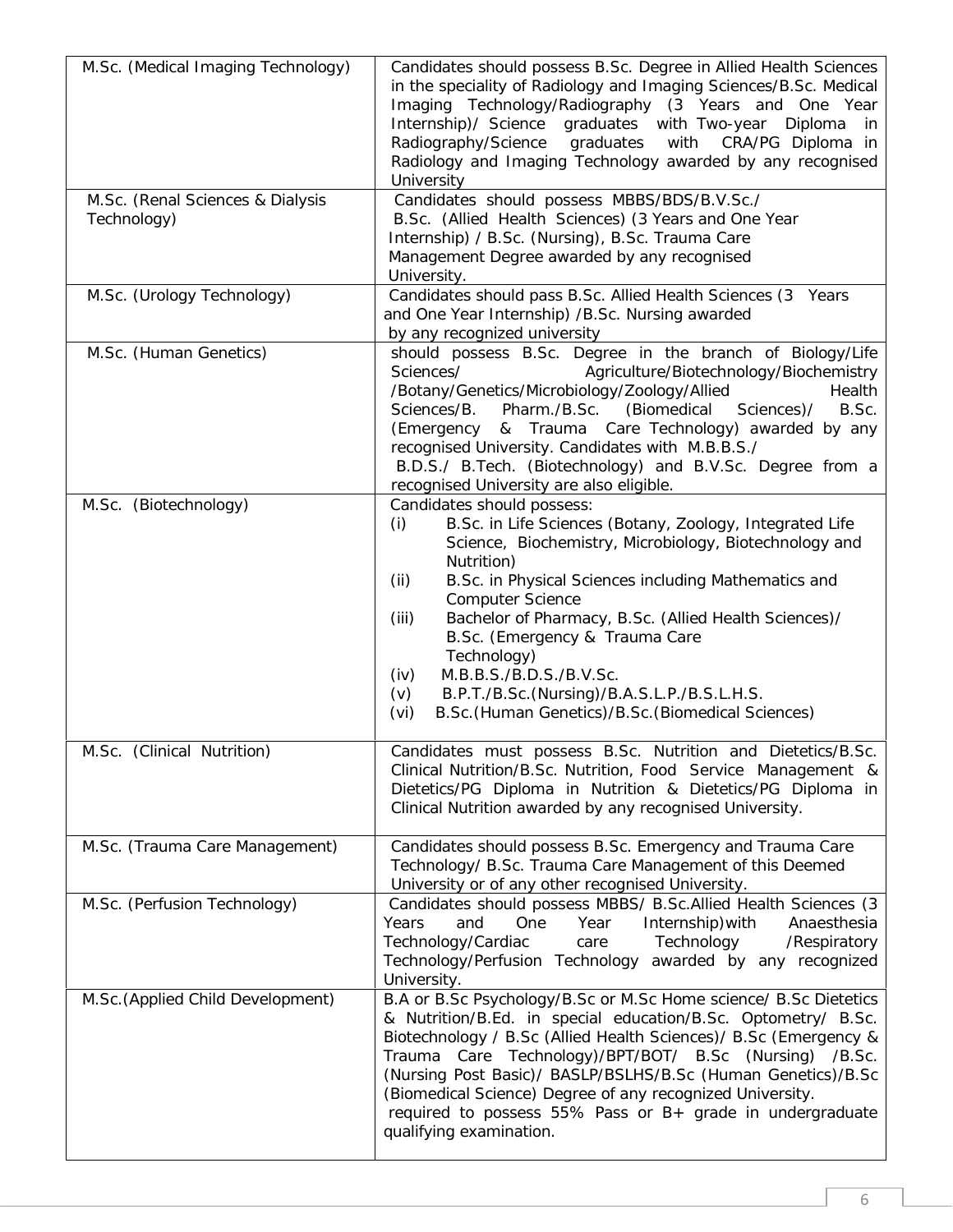| M.Sc. (Biomedical Sciences)                             | Should have passed the MBBS/BDS/B.Sc. (Allied Health Sciences)<br>/ Biology/ Biochemistry/ Biomedical Sciences/ Biotechnology/<br>Clinical Nutrition/ Botany/Genetics/ Microbiology/ Life Sciences/<br>Zoology/B.Tech. (Biotechnology, Genetic Engineering) degree of<br>any university recognized by the UGC.                                                                                                                                                                                                                      |
|---------------------------------------------------------|-------------------------------------------------------------------------------------------------------------------------------------------------------------------------------------------------------------------------------------------------------------------------------------------------------------------------------------------------------------------------------------------------------------------------------------------------------------------------------------------------------------------------------------|
| M.Optom. (Master of Optometry)                          | Should have passed in B.Optom or its equivalent of any<br>University recognized by the UGC.                                                                                                                                                                                                                                                                                                                                                                                                                                         |
| M.Sc. (Clinical Embryology)                             | Should possess recognized MBBS/BDS Degree examination and<br>have completed Internship and have registered his/ her name<br>with anyone of the State Medical/Dental Council. Candidates<br>possessing higher qualifications i.e. DGO/ MD (Obstetrics &<br>Gynaecology)/ MS (Obstetrics & Gynaecology) are also eligible.                                                                                                                                                                                                            |
| M.P.H.<br>(Occupational<br>and<br>Environmental Health) | Should<br>MBBS/BDS/B.Tech(Chemical<br>have<br>the<br>passed<br>Engineering)/BE (Civil or Public Health Eng.)/ B.Sc.(Chemistry,<br>Zoology, Botany, Biotechnology and Environmental Sciences or<br>any other life science Programmes ) or equivalent<br>Degree<br>Science/ Health Science) of any institution/<br>(Engineering/<br>University recognized by the AICTE/UGC.                                                                                                                                                           |
| M.Sc. (Clinical Research)                               | should have passed the B.Pharm/ Pharm.D /MBBS /BDS/B.Sc.<br>Biomedical Sciences/ Genetics / Biotechnology/Allied Health<br>Sciences/Clinical Research/ or any other Life Sciences degrees/<br>B.Tech (Biotechnology/Genetic Engineering) / B.Sc (Nursing)<br>Degree of any University recognized by the UGC with a minimum<br>of 55% marks in aggregate. For SC/ST/OBC category, minimum<br>of 50% marks in aggregate is essential.                                                                                                 |
| M.Sc. (Medical Psychology)                              | Should have required to possess a Bachelor's Degree (B.A or<br>B.Sc.) in Psychology or any other Life Science/ Health Science<br>Degrees of any University recognized by the UGC in regular<br>mode with a minimum of 55% marks. For SC/ST/OBC category,<br>a minimum of 50% marks in aggregate is essential.                                                                                                                                                                                                                       |
| M.Sc. (Clinical Psychology)                             | Should have required to possess a Bachelor's Degree (B.A or<br>B.Sc.) in Psychology or any other Life Science/ Health Science<br>Degrees of any University recognized by the UGC in regular<br>mode with a minimum of 55% marks. For SC/ST/OBC category,<br>a minimum of 50% marks in aggregate is essential.                                                                                                                                                                                                                       |
| M.Sc.<br>Regulatory<br>(Applied<br>and<br>Toxicology)   | Should have passed the MBBS/<br>BDS/<br>BV.Sc./<br>B.Pharm/<br>Pham.D./B.Sc.<br>Science/Fishery<br>Agriculture/<br>Food<br>Science/Entomology/Clinical<br>Research/Allied<br>Health<br>Sciences/Biology/Biochemistry/<br>Biomedical<br><b>Sciences</b><br>/Biotechnology/Botany/Genetics/Microbiology/Life<br><b>Sciences</b><br>(Zoology/B.Tech. Biotechnology/Bioinformatics/ Environmental<br>Science/Biomedical Engineering) degree of any<br>university<br>recognized by UGC.                                                  |
| M.Sc. Clinical Immunology                               | should<br>have passed MBBS/BDS/BV.Sc. or B.Sc. [Allied Health<br>Sciences/<br>Biology/<br>Biochemistry/<br>Biomedical<br>Sciences/<br>Biotechnology/Botany/ Emergency Trauma Care Technology/<br>Genetics/ Microbiology/ Life Sciences/Zoology/ Agriculture/<br>B.Tech. (Biotechnology/ Genetic Engineering)/ degree of any<br>University recognized as equivalent there to and recognized by<br>the UGC in regular mode with a minimum of 55% marks. For<br>SC/ST/OBC category, minimum of 50% marks in aggregate is<br>essential. |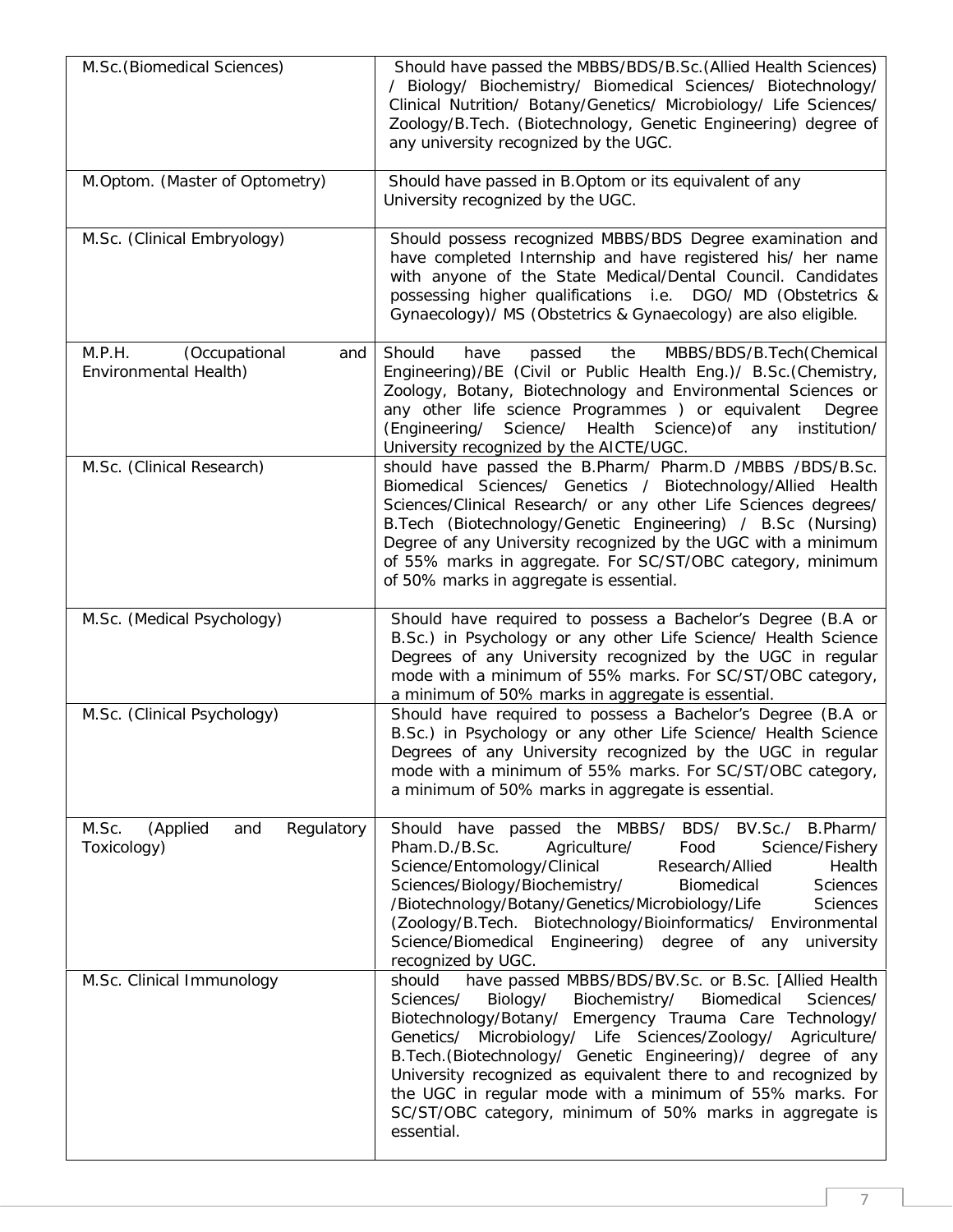| M.Sc. (Respiratory Therapy)                         | Candidates should possess B.Sc. Allied Health Sciences in the<br>speciality of Respiratory Care Technology or either equivalent<br>B.Sc. Respiratory Therapy or Bachelor of Respiratory Therapy<br>and Technology (3 Years and One Year Internship).                                                                                                                                                                                                                             |
|-----------------------------------------------------|----------------------------------------------------------------------------------------------------------------------------------------------------------------------------------------------------------------------------------------------------------------------------------------------------------------------------------------------------------------------------------------------------------------------------------------------------------------------------------|
| M.Sc. Mind-Body and Life Style<br>Science           | Bachelor's Degree in Health and allied sciences (MBBS, BDS,<br>BPT, BOT, B.Pharmacy B.Sc. Nursing, B.Sc. Allied Health<br>Sciences, B.Sc. Psychology, B.ASLP, B.Sc. Clinical Nutrition, B.Sc.<br>Sports & Exercise Sciences) & AYUSH or any other Degree<br>equivalent thereto.                                                                                                                                                                                                  |
| M.Sc. (Stem Cell and Regenerative<br>Biology)       | should have passed the MBBS / BDS / B.V.Sc. / B. Tech.<br>(Biotechnology, Genetic Engineering) or B.Sc. or B.Sc. (Hons)<br>[Allied Health Sciences/ Biology/ Biochemistry/ Biomedical<br>Sciences/ Biotechnology/ Botany/ Genetics/ Microbiology/ Life<br>Sciences/ Zoology/ Agriculture degree of Sri Ramachandra<br>Institute of Higher Education and Research or of any other<br>University recognized by the UGC in regular mode with a<br>minimum of 55% marks or B+ Grade. |
| MPT. (Sports)                                       | should have passed the BPT from an University recognized by the<br>UGC in regular mode with a minimum of 55% marks or $B+$<br>Grade                                                                                                                                                                                                                                                                                                                                              |
| M.Sc. (Sports and Exercise<br>Psychology)           | Candidates holding undergraduate degree in Psychology, Sports<br>& Exercise Science, Physical Education in regular mode from any<br>University recognized by the UGC with a minimum of 50% marks<br>in aggregate.                                                                                                                                                                                                                                                                |
| M.Sc. Forensic Science                              | Candidates should possess B.Sc., (Hons.) / B.Sc., in any branch<br>of science (Life sciences, Biology, Chemistry, Physics, Allied<br>Health Sciences, Clinical Research) awarded by any recognized<br>University.                                                                                                                                                                                                                                                                |
| M.Sc. Cardiovascular Sciences<br>(ECHOCARDIOGRAPHY) | Candidates should possess B.Sc., (Hons.)/B.Sc., in Cardiac Care<br>/ Cardiovascular Technology awarded by any recognized<br>University with a minimum of 50% marks.                                                                                                                                                                                                                                                                                                              |
| Post Graduate Diploma In Clinical<br>Embryology     | Candidates should possess degree in Basic Life Sciences,<br>Zoology, Biochemistry, Microbiology, Applied Microbiology,<br>Biotechnology, Genetics, Molecular Biology, B.V.Sc., (B.Sc in<br>Genetics and Biomedical), BE/BTech. In genetics Engineering,<br>Biotechnology & Biomedical sciences, B.Sc. (AHS), B.Sc.<br>(Nursing), MBBS, BDS awarded by the recognized University.                                                                                                 |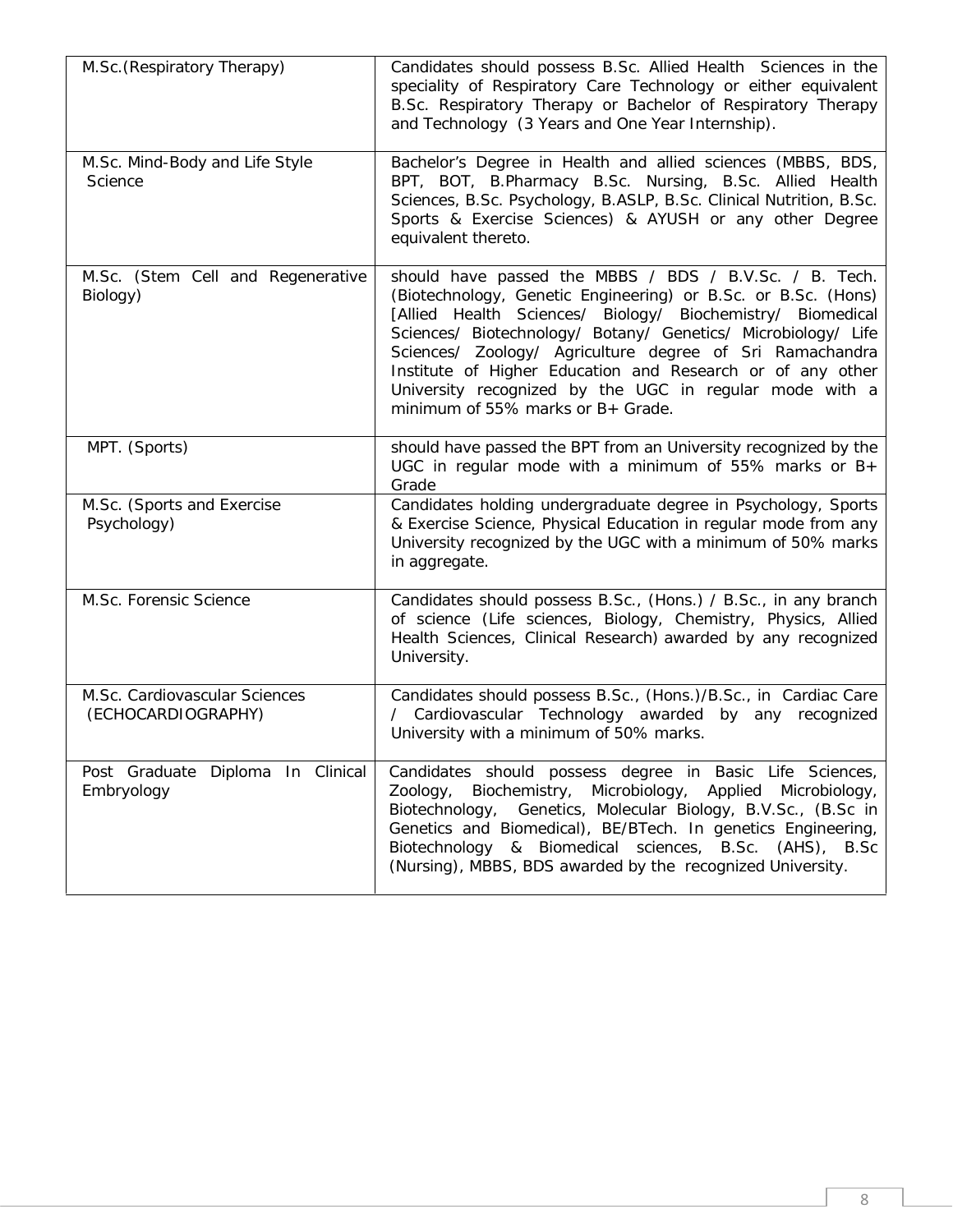# **SRI RAMACHANDRA**

**INSTITUTE OF HIGHER EDUCATION AND RESEARCH (Deemed to be University) Porur, Chennai – 600116**

Sri Ramachandra Medical College and Research Institute was established by Sri Ramachandra Educational and Health Trust in the year 1985 as a private non-profit self-financing institution dedicated to serve the society as a Centre of Excellence with emphasis on medical education, research and healthcare. In view of its academic excellence, the Government of India declared Sri Ramachandra Medical College & Research Institute as a Deemed University in September, 1994 under Section 3 of the University Grants Commission Act, 1956. The Trust achieved the task of establishing this Institution as a "Centre of Excellence" under the leadership of Late Shri. N.P.V. Ramasamy Udayar who was the Founder & Managing Trustee of the Trust and also the first Chancellor of the Deemed University. Shri. V.R. Venkataachalam is currently the Chancellor of the Deemed University and also the Managing Trustee of the Trust. Shri R.V. Sengutuvan is the Pro-Chancellor of the Deemed University.

The objective of the institution is to have the facility raised and developed to a level comparable to any major medical establishment in advanced countries. With this goal in mind, the Trust, in close co-operation of, and able guidance from professional experts in administration and teaching, has developed this sprawling 150 acres of green campus to a level of a prestigious Deemed University today. Further milestones were reached as on April 1, 1997 when an inter-institutional alliance between Harvard Medical International, USA and Sri Ramachandra Medical College and Research Institute was signed, which had further led the institution towards enhanced quality in the areas of medical education, health care and research and enhanced its visibility and recognition at the international level.

Harvard Medical International, in its annual report 2007, stated that "Sri Ramachandra is the model of a learning institution in both its medical school and hospitals. They have pursued faculty development with great rigor, and in the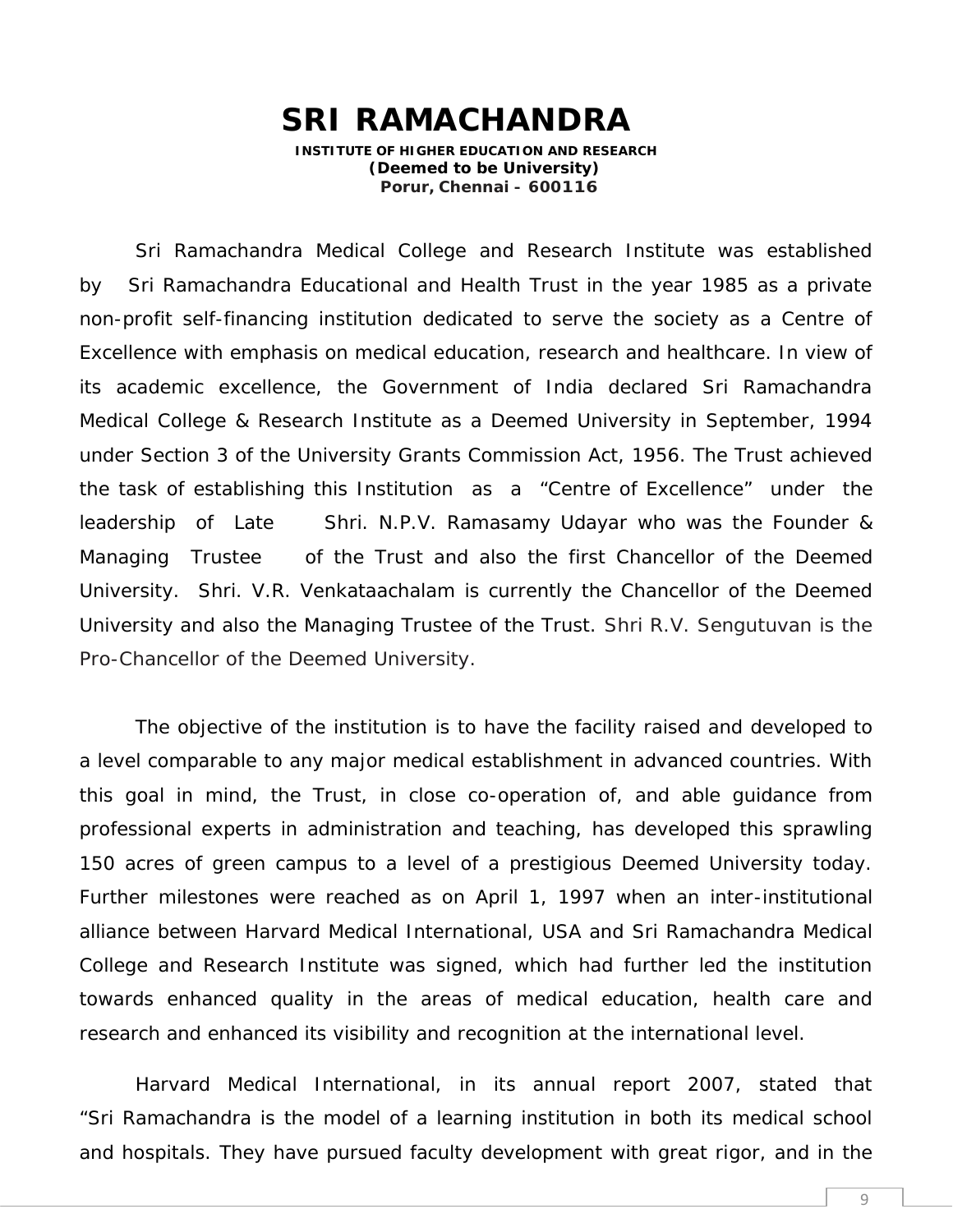hospital are striving to be a quality leader in India. The Institution stands out because of its commitment to taking care of all".

Sri Ramachandra Medical College and Research Institute is among the very few Medical Institutes in India which have been sanctioned 250 seats in MBBS Degree course by the then Medical Council of India from the academic year 2011-12.

As notified by the Central Government, the name of the Deemed University has been changed as "Sri Ramachandra Institute of Higher Education and Research" from August, 2018.

An important milestone has been achieved when Sri Ramachandra Institute of Higher Education and Research was graded as Category -I University by the UGC in 2018.

**ACCREDITATIONS :**

**i. NAAC:**

Sri Ramachandra Institute of Higher Education and Research (Deemed to be University) has been accredited (Cycle-3) by the National Assessment and Accreditation Council (NAAC) with CGPA of 3.53 on a four point scale with the highest 'A++' Grade.

**ii. NIRF:**

Sri Ramachandra Institute of Higher Education and Research (Deemed to be University) has been ranked at 47 among Universities in NIRF – 2021. In the National Institutional Ranking Frame work (NIRF – 2021), SRMC & RI has been placed at 14<sup>th</sup> rank among the Medical Colleges, Sri Ramachandra Faculty of Dental Sciences at 8<sup>th</sup> rank among the Dental Colleges and Sri Ramachandra Faculty of pharmacy at 21<sup>st</sup> rank among the Pharmacy Colleges in the country.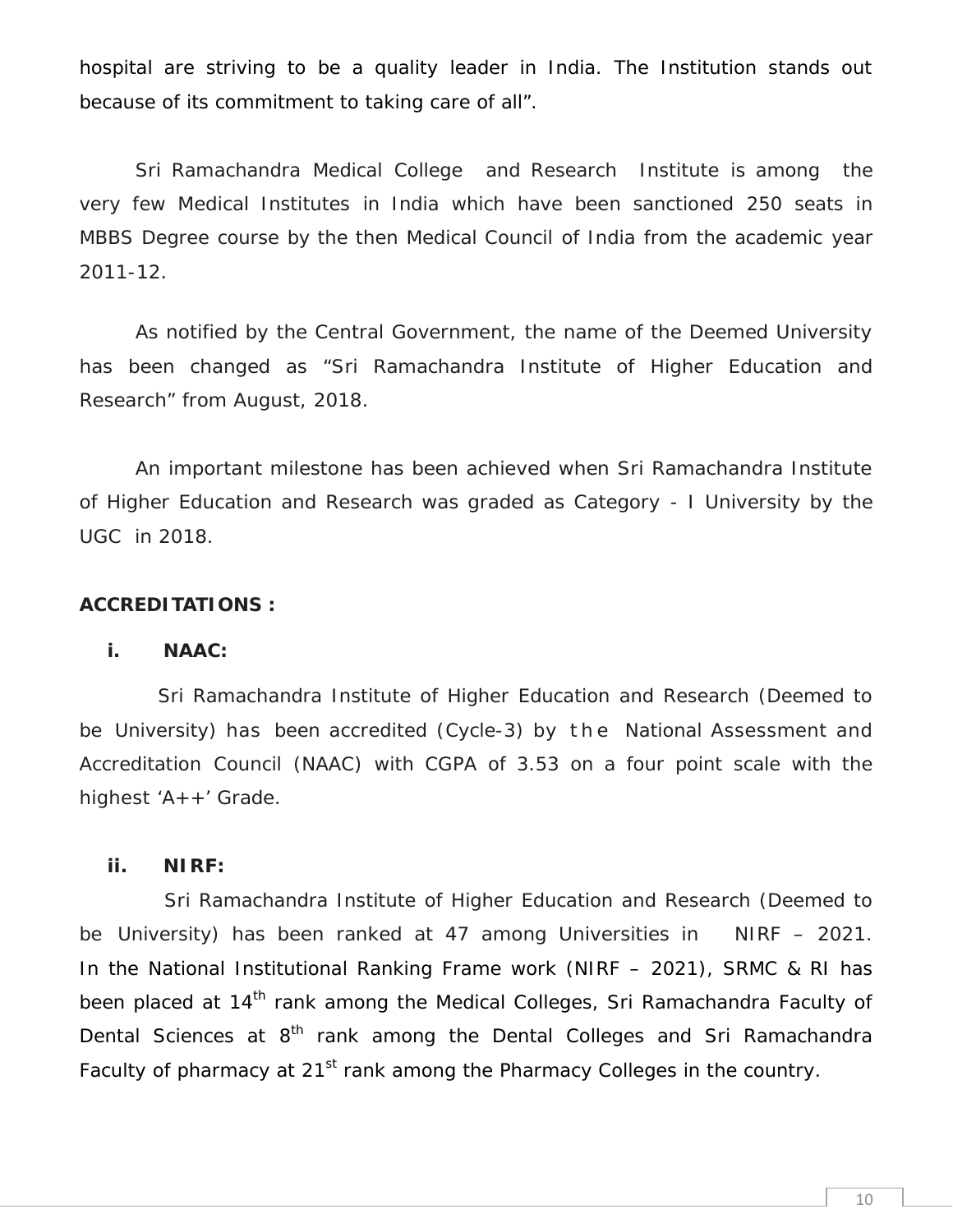**iii.** The Clinical Laboratory is NABL accredited. The CE FTE i s a GLP certified animal and toxicology facility located within the Deemed University. It is iii. The Clinical Laboratory is NABL accredited. The CEFTE is a GLP<br>certified animal and toxicology facility located within the Deemed University. It is<br>the first Medical University in India to get the GLP Certification fr Govt. of India.

**iv.** UNESCO Chair in Bioethics has been established at the Deemed University.

# **FACULTIES/CONSTITUENT COLLEGES:**

The following are the Faculties/constituent college of Sri Ramachandra Institute<br>The following are the Faculties/constituent college of Sri Ramachandra Institute<br>of Higher Education and Research (Deemed to be University): ACULTIES/CONSTITUENT COLLEGES:<br>The following are the Faculties/constituent college of Sri Ramachandra Institut<br>of Higher Education and Research (Deemed to be University):

- 1. **Sri Ramachandra Medical College and Research Institute**
- 2. **Sri Ramachandra Faculty of Dental Sciences**
- 3. **Sri Ramachandra Faculty of Pharmacy**
- 4. **Sri Ramachandra Faculty of Nursing**
- 5. **Sri Ramachandra Faculty of Physiotherapy**
- 6. **Sri Ramachandra Faculty of Allied Health Sciences**
- 7. **Sri Ramachandra Faculty of Management Sciences**
- 8. **Sri Ramachandra Faculty of Biomedical Sciences & Technology**
- 9. **Sri Ramachandra Faculty of Public Health**
- 10.**Sri Ramachandra Faculty of Sports & Exercise Sciences**
- 11.**Sri Ramachandra Faculty of Clinical Research**
- 12**.Sri Ramachandra Faculty of Engineering and Technology**

The Deemed University offers at present D.Sc., Ph.D., 36 Degree programmes at undergraduate level in medical, dental, para-medical, allied health sciences and Engineering & Technology disciplines and 52 programmes in Medical, 8 programmes in Dentistry, 50 para-medical and Allied Health sciences and 3 M.Sc. Degree Programs in Engineering & Technology at Postgraduate level, and 1 Certificate Course. In all, around 7200 students who come from different parts of the country and abroad receive their teaching and training within the campus in a vibrant atmosphere which is highly conducive for higher education.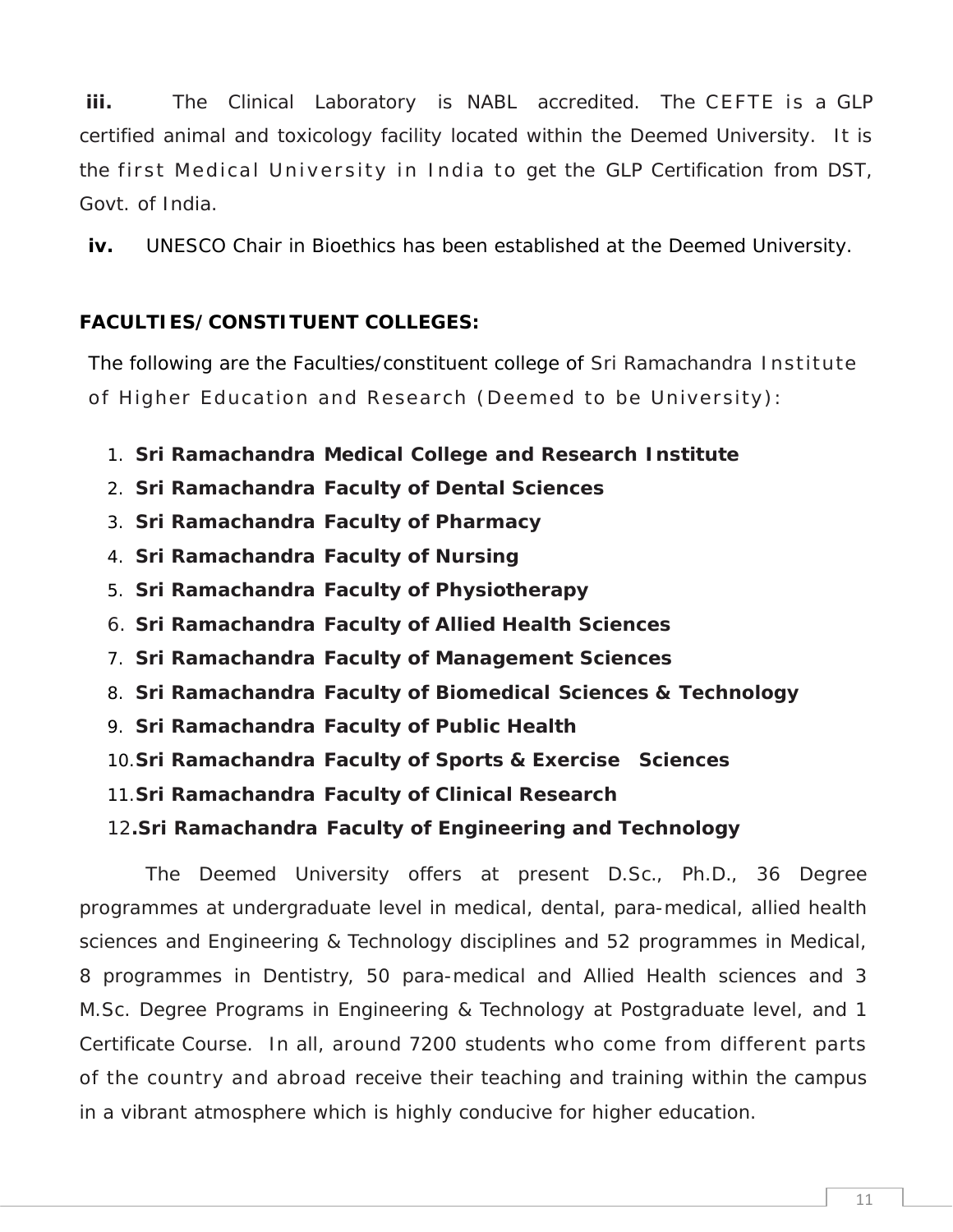#### **SRI RAMACHANDRA MEDICAL COLLEGE AND RESEARCH INSTITUTE:**

Sri Ramachandra Medical College and Research Institute has, since its inception in 1985, always been in the forefront of medical education. A fully integrated, innovative, competency based curriculum as notified by the Medical Council of India has been developed for the MBBS Degree program that allows students to learn in a patient-centered manner. With assistance from Harvard Medical International and through extensive faculty development, value addition has been provided to the MBBS and MD/MS program to make it more students centered. Class rooms have been redesigned with smart boards and simulation lab to reflect the new teaching ethos. Small group discussion areas have been created.

- ▶ Sri Ramachandra Medical College and Research Institute is recognized by the erstwhile Medical Council of India, General Medical Council of UK, Medical Council of Thailand and Sri Lanka.
- ▶ Sri Ramachandra Medical College and Research Institute is included in the Directory of the World Health Organisation.
- The Medical Council of India (MCI) (presently National Medical Commission) has recognized Sri Ramachandra Medical College and Research Institute of Sri Ramachandra Institute of Higher Education & Research (Deemed to be University), as a Nodal Centre to conduct both Basic and Advance course in Medical Education Technologies to the faculty members working in around 40 Medical Colleges in South India.

#### **SRI RAMACHANDRA CENTRAL LIBRARY:**

The centrally air conditioned and wifi enabled central library is located in an area of 40,000 sq.ft. The students and faculty gain free access to a large collection of Medical, dental, Paramedical, Engineering and related books and journals gathered since 1985, which provide rich study for literature review and references. The central library holds a collection of 64856 print copies of text and reference books. It has e-book collection and e-journal collections which can be accessed in and out of the campus. In addition to these, the resource centre has 14 specialty databases including upto dates, Scopus and BMJ best practice. A large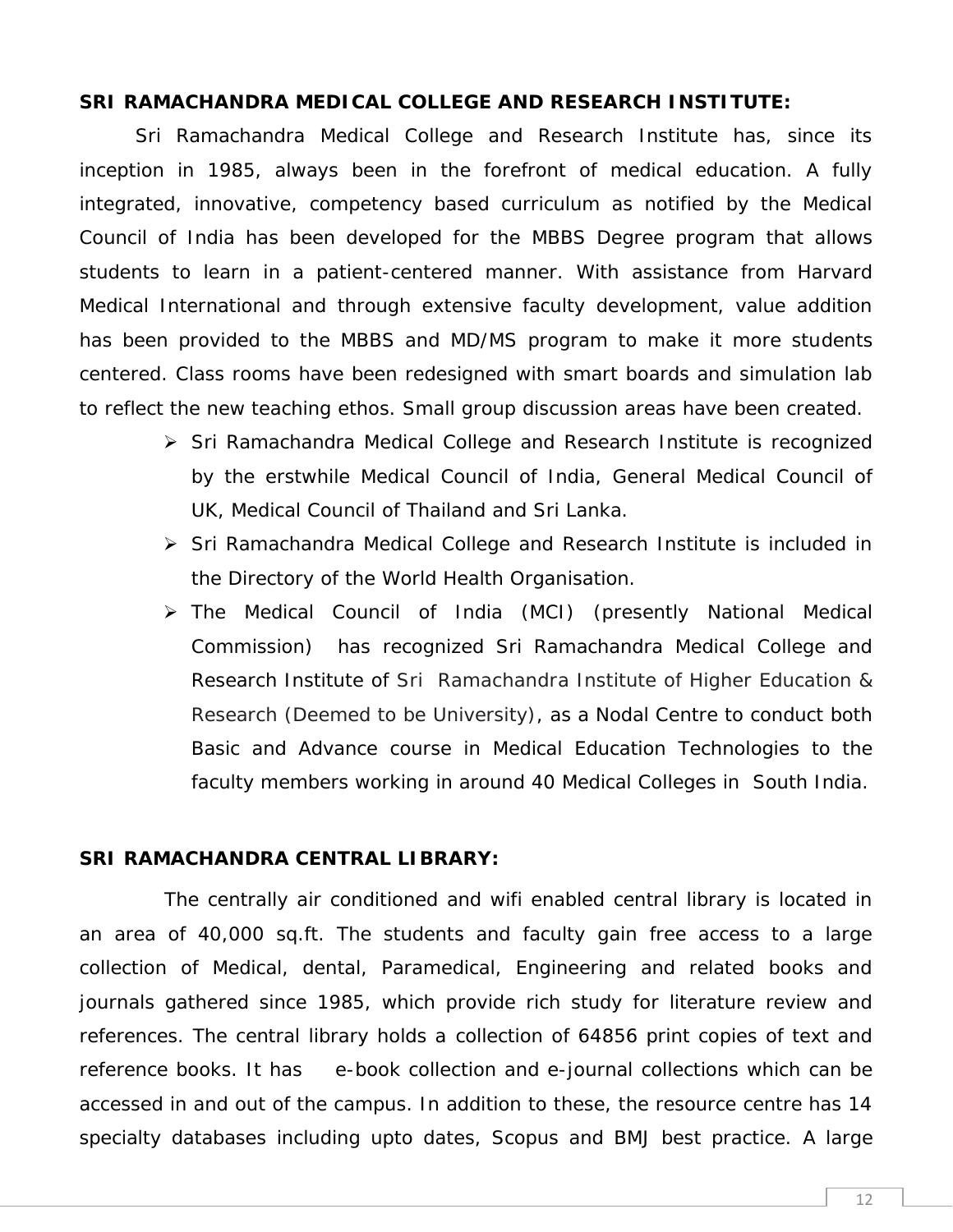collection of print journals national and international are available for access in the central library. Besides dissertation and Ph.D. thesis are available for reference at our learning centre.

#### **HOSTELS:**

There are separate hostel facilities for both men and women students with 3500 single rooms inside the campus to accommodate undergraduate and postgraduate students in medical, dental and other paramedical disciplines. The campus has continuous running soft water supply and power supply. The avenues of trees and green plants give a resort-like-ambience which is highly conducive to pleasant learning and peaceful living within the campus. Hostels are also equipped with internet facility for the benefit of the inmates. Covid - 19 pandemic guidelines and protocols are strictly followed.

**Note:** Hostel accommodation will be provided only after the admission process is over, before the commencement of classes. Those candidates who require hostel accommodation, have to register their names with hostel warden when they attend counseling session for admission (at the Hostel help desk where types of accommodation with hostel fees will be displayed) . Subject to availability, hostel accommodation will be allotted after payment of prescribed hostel fees by Demand Draft/RTGS transfer. Candidates are advised to go through the Hostel rules in the Student Manual uploaded in the Deemed University Websites.

#### **SRI RAMACHANDRA HOSPITAL:**

Sri Ramachandra Hospital is a major tertiary care and referral centre located within this campus. The Hospital caters to the needs of the students for their learning and training in various specialities. Placed in a suburban locality and amidst major highways, the hospital serves a cross section of the community belonging to every economic segment of the society. On an average 5,000 patients visit the out-patient facility everyday. The diagnostic capability available at the hospital is comparable to any University Hospital in any advanced country. The sophisticated clinical laboratory, and a wide range of imaging facilities including C.T. Scan, MRI, Multi Detector Slice Spiral CT, Cardiac Angiography, Cerebral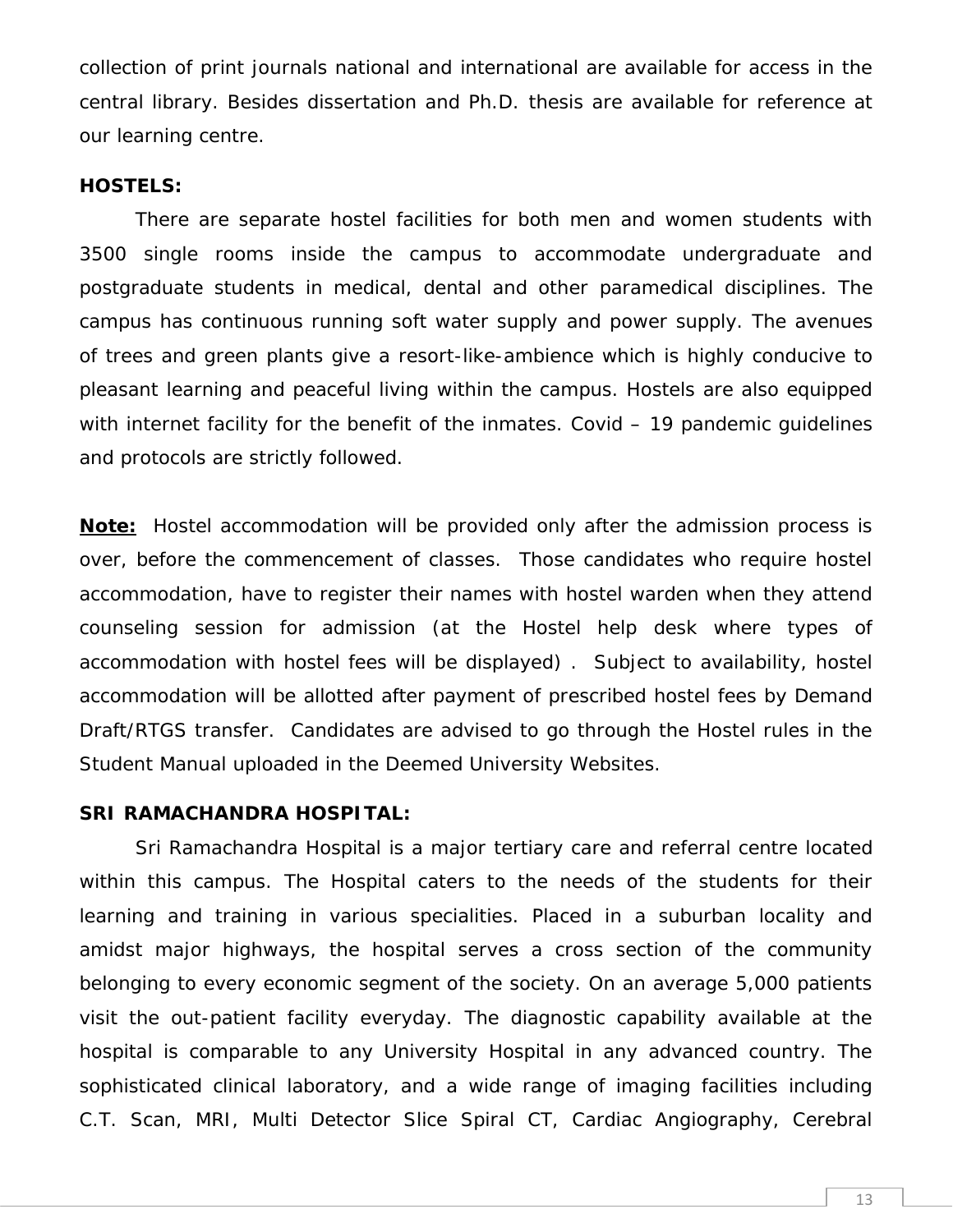Angiography and Gamma Camera add to the diagnostic armamentarium of the Hospital.

The Neurology Laboratory, Pulmonology Laboratory, Non-invasive and invasive Cardiac Laboratories have all been developed to the current state-of-the art level. The most modern operation theatres, ICU and Critical Care beds add to this unique facility. The students have ample opportunities to learn in this modern hospital. Similarly, specialities have grown in the last 36 years in every facet of medical advancement. The Cardio Vascular & Thoracic Surgery programs have already reached a significant level of perfection as also the other major divisions like Vascular Surgery, Neuro Surgery Interventional Neuro Radiology, Critical Care Medicine, Reproductive Medicine and transplantation hepatology, hand surgery, radiation oncology, cardiac anaesthesiology, rheumatology, medical and surgical oncology services.

Clinical Skills Labs in several departments like Orthopaedics, General Surgery, Obstetrics and Gynaecology, ENT provide opportunities for postgraduate students to acquire the much sought after practical skills in complex surgical procedures. Basic Skills Lab for undergraduate education has also been setup centrally for Medicine, Surgery, OBG and allied skills.

#### **TELEMEDICINE:**

The Deemed University has national level visibility as a centre of excellence in exploiting Information Technology to the hilt, by establishing state-of-the-art Telemedicine facility through Satellite, ISDN lines and Internet connectivity. Both students and the faculty benefit from Tele-Medicine Centre which is well connected with various national and international Institutions.

#### **CENTRAL RESEARCH FACILITY:**

The Central Research Facility (CRF) which was established in 2007, as the "A to Z gateway" for research, takes care of all logistics of research planning, research projects administration, research documentation, providing centralized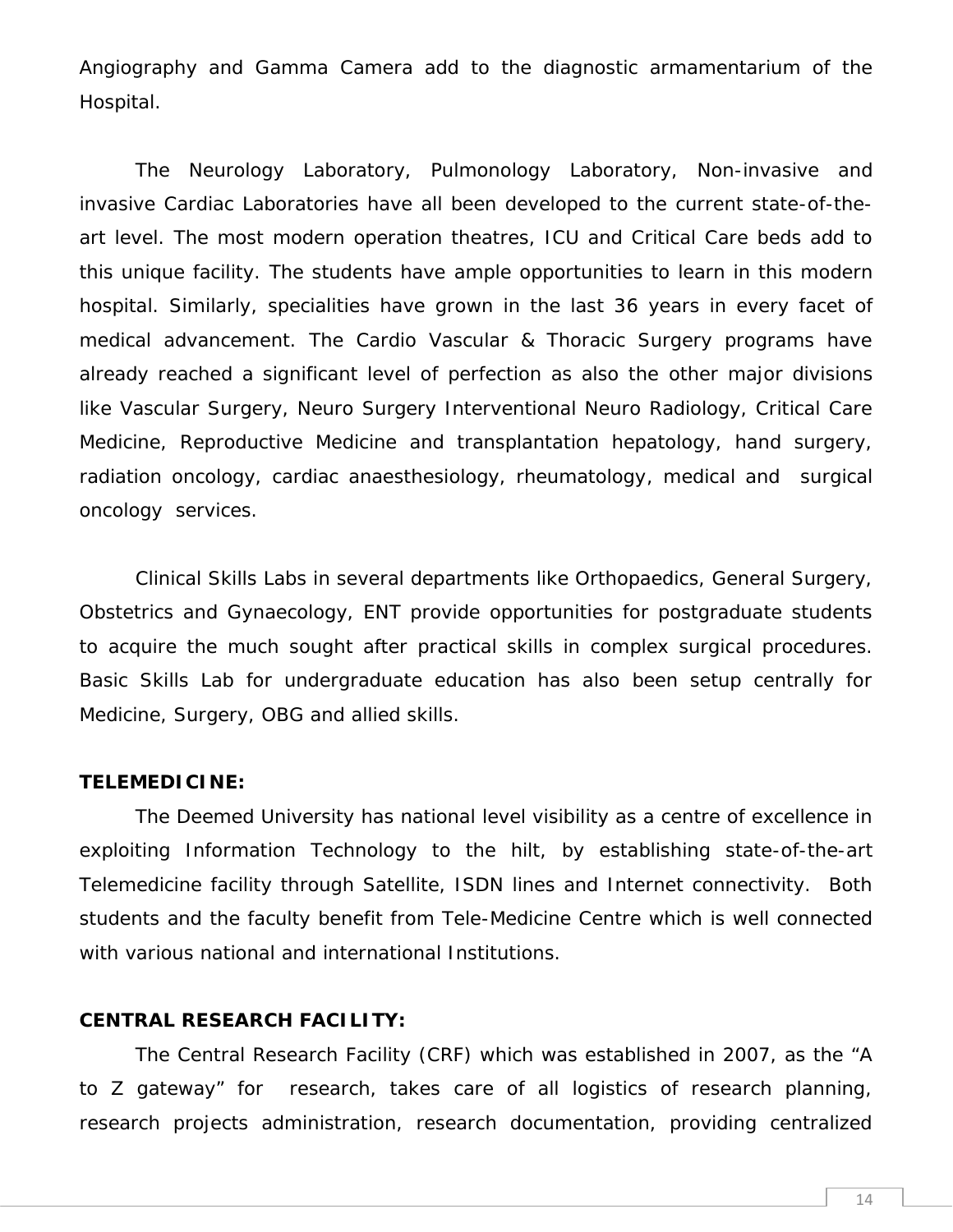sophisticated equipment facility and University-Industry Liaison Centre with IPR/Patents Cell, etc., on a 'ready to use platform' of the entire Deemed University.

The CRF is housed in a 25,000 sq. ft. exclusive facility with a sophisticated instrumentation laboratory containing the latest equipments. CRF also has established Sri Ramachandra Innovation Incubation Centre for incubates and startups. It has received financial assistance to the tune of Rs. 4.50 crores from BDT-BIRAC-BIONEST, Govt. of India. There is also FDA audited and DCGI registered Clinical Trial Division and other 14 Centers of Research excellence recognized by national and international agencies.

Further, the Centre for Toxicology and Developmental Research (CEFTE) is also functioning in 15,000 sq.ft. area with state-of-the-art facilities and it has been approved by the Committee for the Purpose of Control and Supervision of Experiments on Animals (CPCSEA) as a GLP compliant animal facility. CEFTE undertakes a number of preclinical toxicology studies for researchers and industries.

#### **ANTI-RAGGING MEASURES:**

Ragging is strictly prohibited in this Campus. Sri Ramachandra Institute of Higher Education and Research (Deemed to be University) strictly enforces anti-ragging measures and the campus is free from any form of ragging. Any violation will be dealt with according to law in force and as per the directives of the Supreme Court of India.

**The Deemed University has adopted the**

- I. **"UGC Regulations on curbing the menace of Ragging in Higher Educational Institutions, 2009" (as amended);**
- II. **"Medical Council of India(Prevention and Prohibition of ragging in Medical College / Institutions) Regulations, 2009" (as amended);**
- III. **"Dental Council of India Regulations on curbing the menace of Ragging in Dental Colleges, 2009" (as amended); a n d**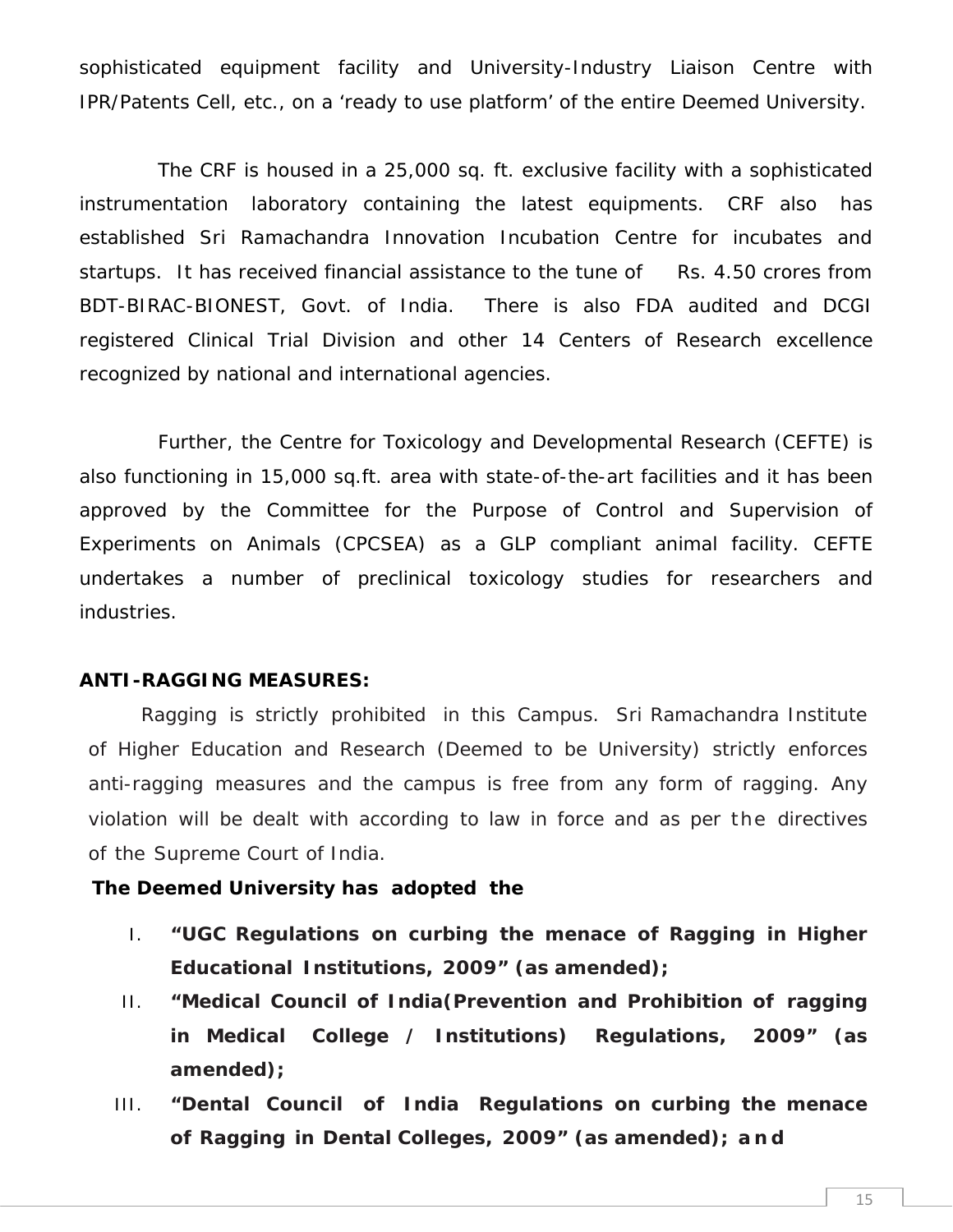IV. **"All India Council for Technical Education (prevention and prohibition of ragging in Technical Institutions, Universities including Deemed Universities imparting technical education) Regulations 2009".**

**These Regulations shall be applicable to all students. Full text of the Regulations is available in the University Website: www.sriramachandra.edu.in.**

Further, attention of the students and parents is invited to Sections 4 and 5 of the Tamil Nadu Prohibition of Ragging Act, 1997 which are reproduced below: **Section 4: -** Whoever commits, participates in, abets or propagates 'ragging'

- within or without any educational institution, shall be punished with imprisonment for a term which may extend to two years and shall also be liable to a fine which may extend to Rs.10,000/- ( Rupees Ten thousand).
- **Section 5: -** Any student convicted of an offence under section 4 shall also be dismissed from the educational institution and such student shall not be admitted in any other educational institution.

### **Data on Ragging:**

i. No. of ragging incidents during the academic year 2021–22 : NIL

ii. Punishment awarded : NIL

------------------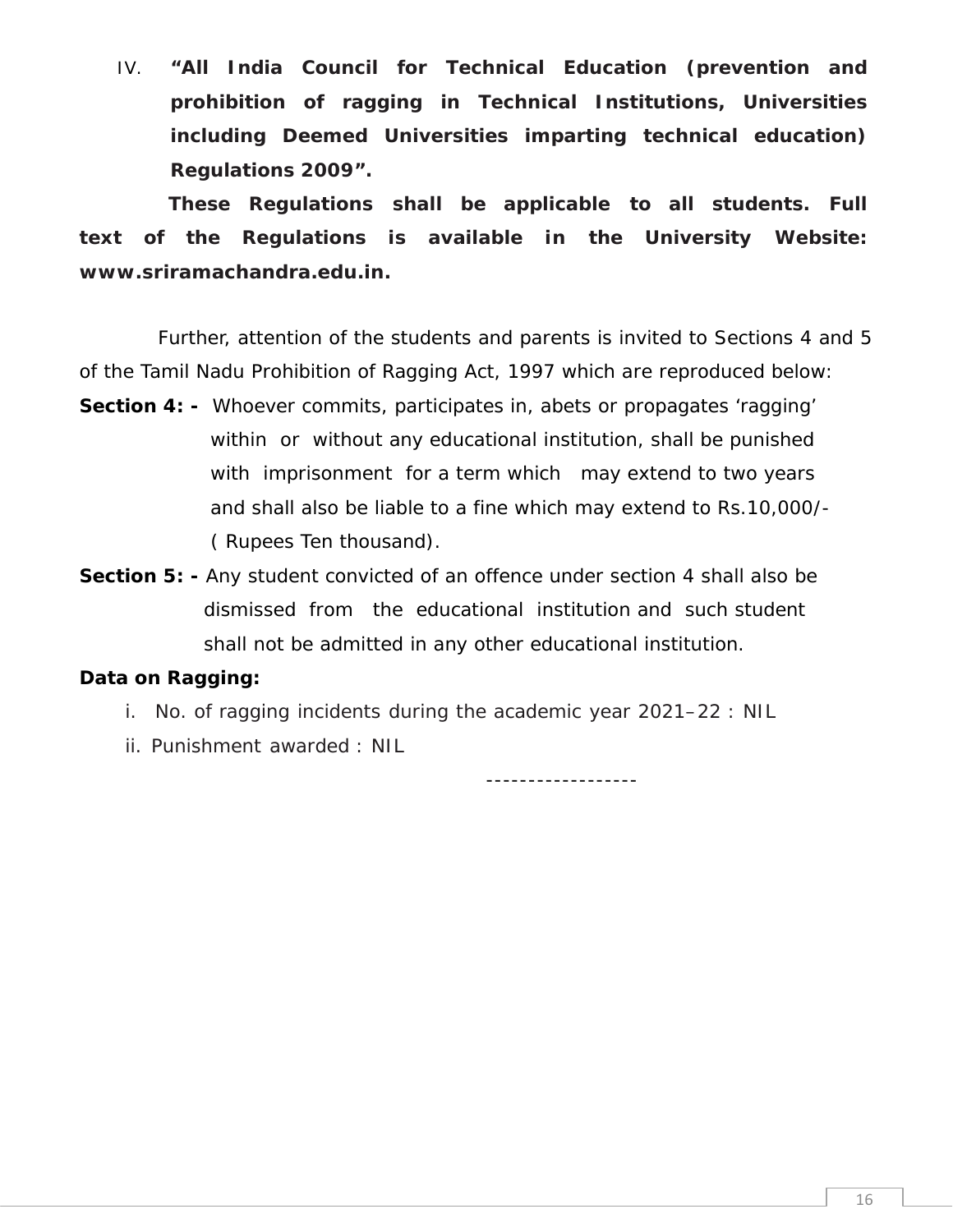- **1. ONLINE FILLING APPLICATION FORM AND ATTACHING SELF ATTESTED COPY OF CERTIFICATES:**
	- (a) Application forms are available online only which should be filled in carefully by the candidates with complete details and submitted online along with scanned copies of documents and passport size Photograph as attachments (listed in clause – 2 below) in this prospectus.
	- (b) The Registration fee of **Rs.1,000/-**(Rupees One thousand only) paid while submitting online application, will not be refunded under any circumstances.
	- (c) Candidates **should attach only scanned copies of Self attested certificates** relating to qualification, age and community such as Mark sheet(s), qualification Degree Hall Ticket, Birth Certificate etc. **The original Mark Sheet(s) of the qualifying examination and other original documents have to be produced only at the time of counseling.**
	- (d) Application will not be accepted if incomplete or uploaded without attaching the relevant certificates and without paying the registration fee online.

#### **2. SELF ATTESTED CERTIFICATES TO BE ENCLOSED:**

relevant certificates and without paying the registration fee online.<br>PLEF ATTESTED CERTIFICATES TO BE ENCLOSED:<br>Please ensure whether the following scanned copies of your self attested<br>certificates and passport size photo ELF ATTESTED CERTIFICATES TO BE ENCLOSED:<br>Please ensure whether the following scanned copies of your self attested<br>certificates and passport size photograph have been attached along with the<br>duly filled in online Applicati duly filled in online Application Form:--

- (i) Degree Examination Mark Statements (First year to Final year);
- (ii) Provisional Pass Certificate/Degree Certificate;
- (iii) In respect of the candidate who has appeared/will be appearing for Final year Degree examination, either photocopy of the last semester/year mark Statement issued by the University concerned or a certificate from the Head of the Institution concerned;
- (iv) Transfer Certificate/Migration Certificate;
- (v) Internship Completion Certificate, if applicable ;

#### **3. INTERVIEW CALL LETTER:**

(a) Interview Call Letter can be downloaded by all eligible candidates from the website of this Deemed University one week prior to the date of Interview.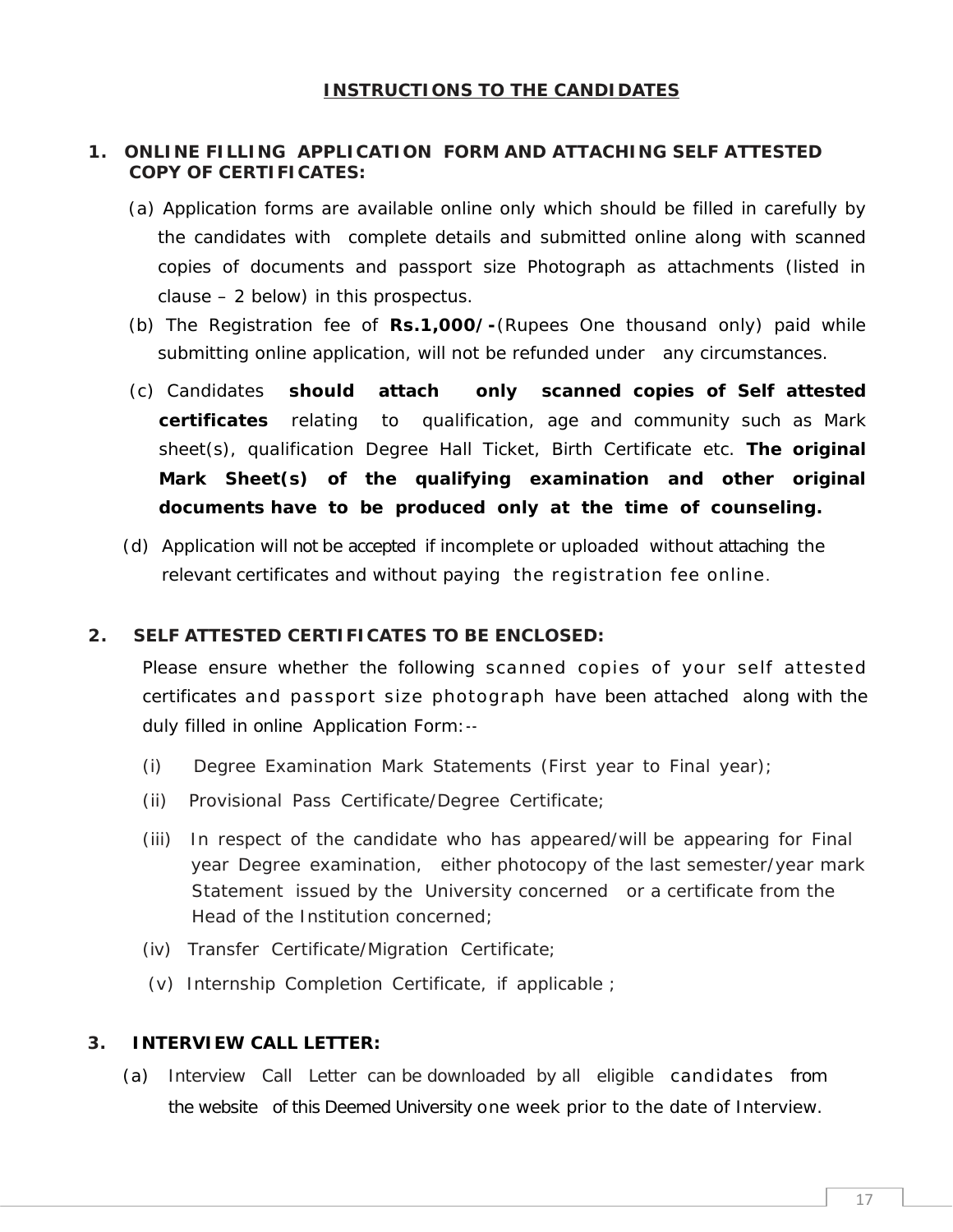- (b) INTERVIEW CALL LETTER MUST BE PRODUCED AT THE TIME OF INTERVIEW WITHOUT FAIL. NO CANDIDATE SHALL BE ALLOWED TO ATTEND THE INTERVIEW WITHOUT THE CALL LETTER.
- (c) Mere acceptance of a person as a candidate for Interview shall not confer on him/her any right/eligibility for admission. The candidate who does not satisfy the prescribed eligibility criteria shall not be considered for admission.
- (d) All candidates appearing for interview shall be required to sign an attendance register to record and authenticate their presence.
- (e) They should submit a photocopy of the mark statement of qualifying degree from first to final year on or before **20.07.2022** and also provisional certificate, if available.

#### **4. INTERVIEW CENTRE:**

The Interview will be conducted at **Sri Ramachandra Institute of Higher Education & Research (Deemed to be University),** Porur, Chennai - 600 116. The candidates have to appear for the Interview at their own expenses.

**5. DATE OF INTERVIEW:**

The interview will be conducted on **17.08.2022 & 18.08.2022** in batches and the exact date & time for the candidate will be intimated by e-mail well in advance**.** The candidates are advised to be at the Interview Centre an hour before the commencement of the Interview.

**Important Note:**

- **a. Alternately such interviews will also be conducted over mobile phone, if the Covid-19 pandemic situation so warrants. Hence candidates should enter a correct working mobile number and alternate mobile in the online application.**
- **b. The date of Interview now notified is provisional and subject to revision that may be necessitated by Covid-19 pandemic guidelines notified from time to time.**
- **6. MODE OF SELECTION:**
- (a) Analytical from time to time.<br>(a) Selection will be made on the basis of the marks secured by the candidates<br>in the Interview. Intimation letter will be sent to the candidates in the Interview. Intimation letter will be sent to the candidates provisionally selected for admission by e-mail.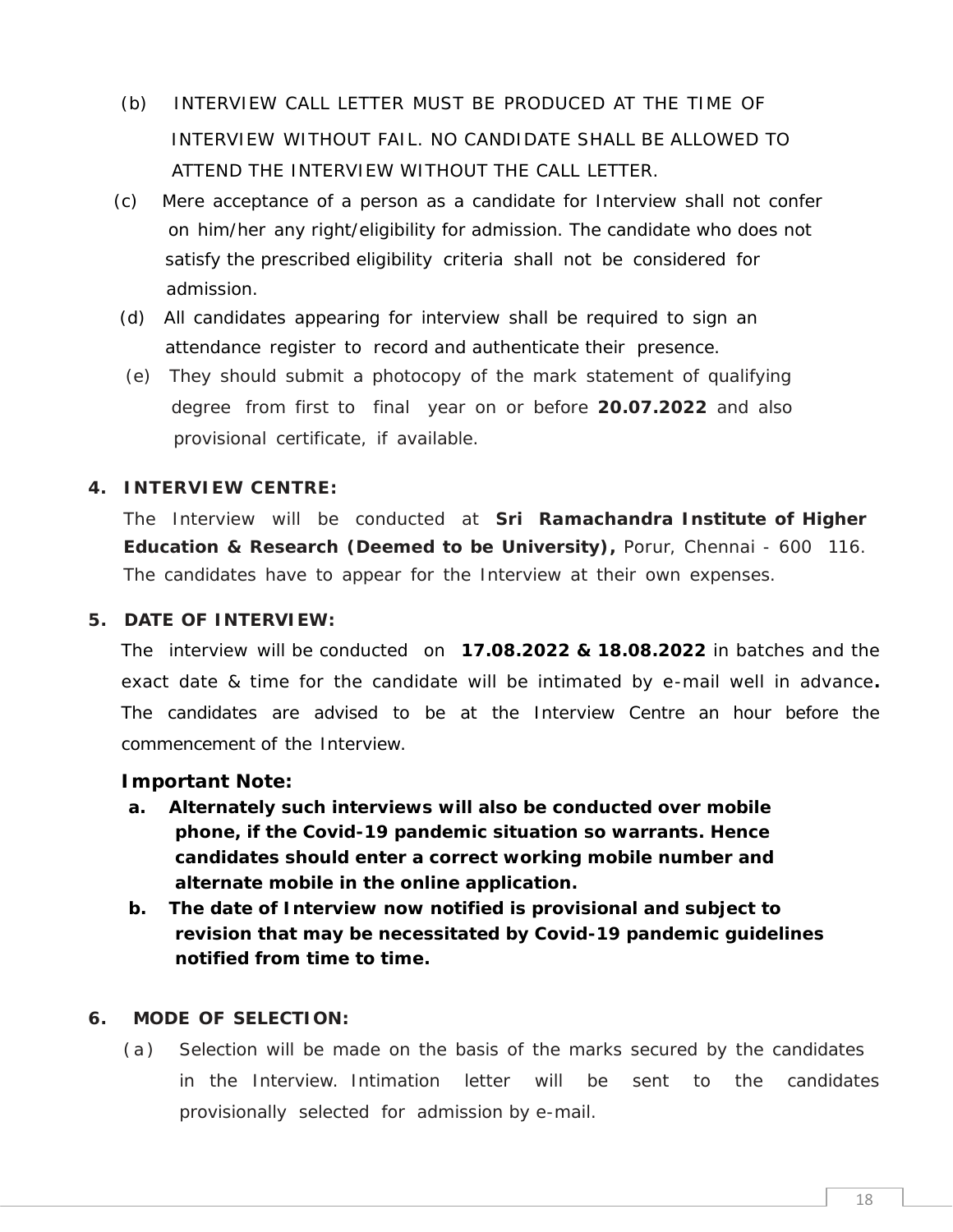- (b) In case of candidates who secure the same marks in the Interview, ranking will be made based on their academic performance from First year to Final year in the qualifying examination Prescribed for admission.
- (c) In case of their provisional selection for admission, they must produce Provisional Pass Certificate or Degree Certificate and other relevant documents required, at the time of counselling. Candidates who fail to produce the required documents, will not be considered for selection.
- (d) Results will be published in the Notice Board and also in the website: **www.sriramachandra.edu.in**
- (e) Selected candidates will be intimated individually through e-mail. Hence students should furnish correct e-mail id in the application.

#### **7. IMPORTANT NOTE:**

- i. All admissions are subject to fulfillment of all the prescribed eligibility conditions by the candidate and production of All RELEVANT ORIGINAL CERTIFICATES at the time of counseling.
- ii. If it is found either at the time of admission or at a later stage, that the candidate has given false information/forged certificates or concealed material information, his/her admission shall be cancelled and the student will be dismissed from the institution/faculty/college immediately.
- iii. The Deemed to be University reserves the right to change the curriculum, course structure and the rules relating to admission, examinations, fee structure, refunds, etc.
- iv. All disputes arising in the interpretation and implementation of the provisions in this prospectus will be referred to the Vice-Chancellor of this Deemed to be University and the Vice-Chancellor's decision shall be final and binding.
- v. In respect of matters relating to or arising out of this prospectus the jurisdiction shall lie in Chennai alone.

#### **8. DEPOSIT OF CERTIFICATES:**

Verification of original certificates will be made at the time of admission. Candidates provisionally selected for admission will have to deposit all required original certificates with this office. Therefore, candidates are advised to keep with them sufficient number of attested photocopies of their certificates.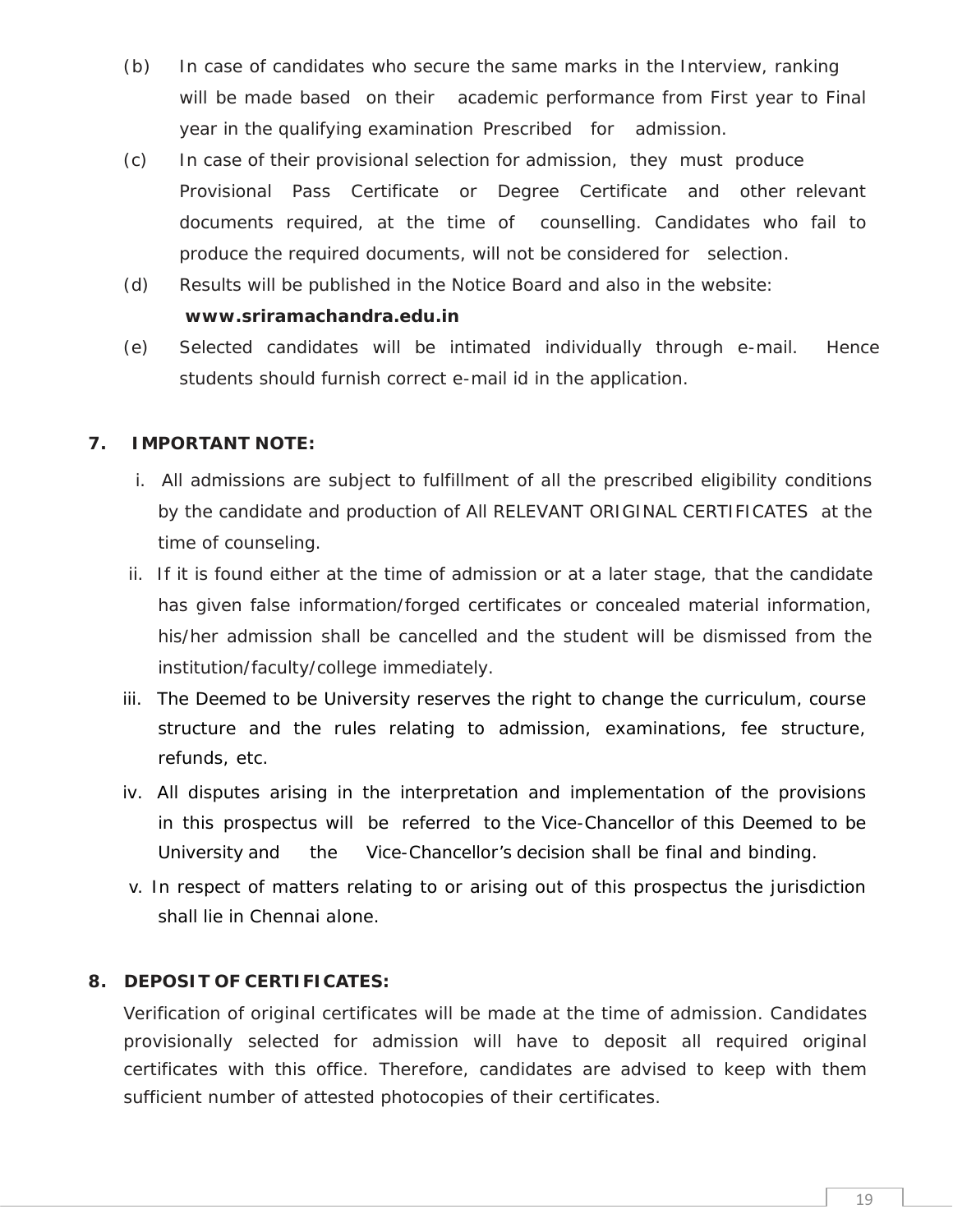#### **9. CHANGE OF NAME/DATE OF BIRTH:**

The name and date of birth of the candidate will be registered in the records of the University as given in the HSC Mark Statement/Transfer Certificate/ Provisional or Degree Certificate. No request will be considered later in regard to change of date of birth or correction in the name of the candidate. The parents and candidate are requested to verify and confirm these entries in the HSC Mark Statement/ Transfer Certificate/Provisional or Degree Certificate at the time of receipt of the same.

#### **10. PAYMENT OF TUITION AND OTHER FEES**

- i. The tuition fee is payable for the entire duration of the programme.
- ii. Every student shall pay tuition fee and other fee, as prescribed by the Deemed University, within the due date notified. The fees are subject to revision as per rules of the Deemed University.
- ii. All fees, once paid to the Deemed University account, will not be refunded or adjusted for any other purpose under any circumstance.

#### **11. RULES ON DISCONTINUANCE FROM COURSE OF STUDY**

- i. Where any student applies for discontinuance, or without any application discontinues on his/her own, from the course to which he/she has been admitted to, for any reason, either after the cut-off date prescribed by the statutory authorities for admission to the first year of the course concerned or where the seat is rendered vacant without having any chance of being filled up with any other candidate from waiting list etc., such student will have to remit the tuition fee and other applicable fees for the 'entire/remaining course period'. Unless and until payment of all the prescribed fees for the entire/remaining course period is made to the Deemed University account, such student shall not be entitled to any certificate including transfer certificate, mark sheets etc., to be issued by the University and to get back his/her original certificates deposited with the Deemed University atthe time of admission.
- ii. All students and parent will be required to furnish a declaration agreeing to the above said conditions at the time of admission.